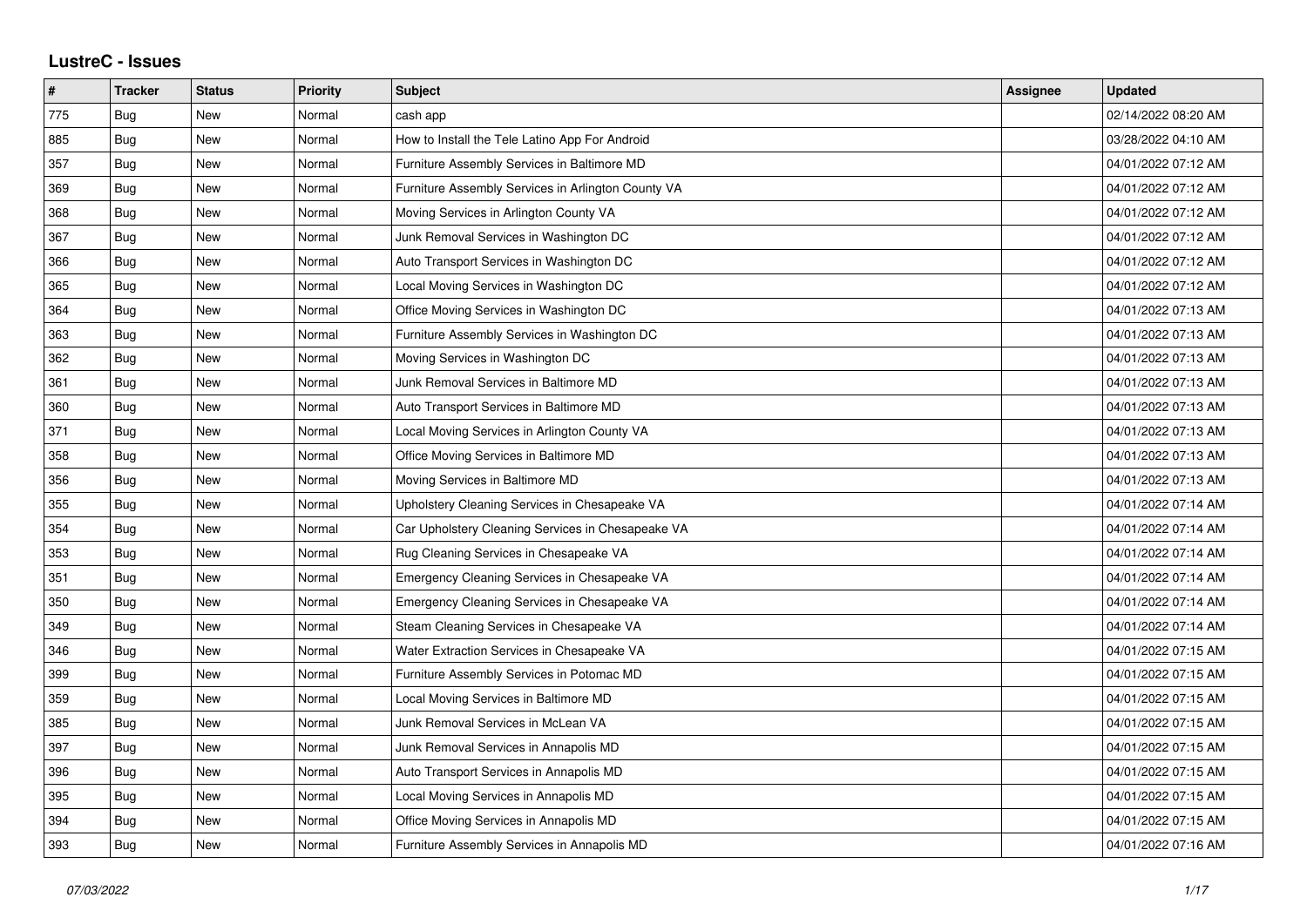| $\sharp$ | <b>Tracker</b> | <b>Status</b> | <b>Priority</b> | <b>Subject</b>                                     | <b>Assignee</b> | <b>Updated</b>      |
|----------|----------------|---------------|-----------------|----------------------------------------------------|-----------------|---------------------|
| 392      | Bug            | New           | Normal          | Moving Services in Annapolis MD                    |                 | 04/01/2022 07:16 AM |
| 391      | Bug            | <b>New</b>    | Normal          | Junk Removal Services in Sterling VA               |                 | 04/01/2022 07:16 AM |
| 390      | Bug            | New           | Normal          | Auto Transport Services in Sterling VA             |                 | 04/01/2022 07:16 AM |
| 389      | Bug            | <b>New</b>    | Normal          | Local Moving Services in Sterling VA               |                 | 04/01/2022 07:16 AM |
| 388      | Bug            | <b>New</b>    | Normal          | Office Moving Services in Sterling VA              |                 | 04/01/2022 07:16 AM |
| 370      | Bug            | <b>New</b>    | Normal          | Office Moving Services in Arlington County VA      |                 | 04/01/2022 07:16 AM |
| 386      | Bug            | New           | Normal          | Moving Services in Sterling VA                     |                 | 04/01/2022 07:16 AM |
| 343      | Bug            | New           | Normal          | Mattress Cleaning Services in Chesapeake VA        |                 | 04/01/2022 07:16 AM |
| 384      | Bug            | New           | Normal          | Auto Transport Services in McLean VA               |                 | 04/01/2022 07:17 AM |
| 383      | Bug            | <b>New</b>    | Normal          | Local Moving Services in McLean VA                 |                 | 04/01/2022 07:17 AM |
| 382      | <b>Bug</b>     | <b>New</b>    | Normal          | Office Moving Services in McLean VA                |                 | 04/01/2022 07:17 AM |
| 381      | Bug            | New           | Normal          | Furniture Assembly Services in McLean VA           |                 | 04/01/2022 07:17 AM |
| 379      | Bug            | <b>New</b>    | Normal          | Junk Removal Services in Fairfax VA                |                 | 04/01/2022 07:17 AM |
| 378      | Bug            | New           | Normal          | Auto Transport Services in Fairfax VA              |                 | 04/01/2022 07:17 AM |
| 377      | Bug            | <b>New</b>    | Normal          | Local Moving Services in Fairfax VA                |                 | 04/01/2022 07:17 AM |
| 376      | Bug            | New           | Normal          | Office Moving Services in Fairfax VA               |                 | 04/01/2022 07:17 AM |
| 375      | Bug            | <b>New</b>    | Normal          | Furniture Assembly Services in Fairfax VA          |                 | 04/01/2022 07:18 AM |
| 374      | <b>Bug</b>     | <b>New</b>    | Normal          | Moving Services in Fairfax VA                      |                 | 04/01/2022 07:18 AM |
| 373      | Bug            | New           | Normal          | Junk Removal Services in Arlington County VA       |                 | 04/01/2022 07:18 AM |
| 387      | <b>Bug</b>     | <b>New</b>    | Normal          | Furniture Assembly Services in Sterling VA         |                 | 04/01/2022 07:18 AM |
| 301      | Bug            | New           | Normal          | Vehicle Electronics Services in Norcross GA        |                 | 04/01/2022 07:18 AM |
| 311      | Bug            | <b>New</b>    | Normal          | Odor Removal Services in Virginia Beach VA         |                 | 04/01/2022 07:19 AM |
| 309      | <b>Bug</b>     | <b>New</b>    | Normal          | Stain Removal Services in Virginia Beach VA        |                 | 04/01/2022 07:19 AM |
| 308      | Bug            | New           | Normal          | Carpet Repairing Services in Virginia Beach VA     |                 | 04/01/2022 07:19 AM |
| 307      | Bug            | New           | Normal          | Carpet Cleaning Services in Virginia Beach VA      |                 | 04/01/2022 07:19 AM |
| 306      | Bug            | <b>New</b>    | Normal          | Window Tinting Services in Norcross GA             |                 | 04/01/2022 07:19 AM |
| 305      | Bug            | New           | Normal          | Headliner Repair Services in Norcross GA           |                 | 04/01/2022 07:19 AM |
| 304      | <b>Bug</b>     | New           | Normal          | Keyless Entry Services in Norcross GA              |                 | 04/01/2022 07:19 AM |
| 299      | Bug            | New           | Normal          | Brake Caliper Painting Services in Norcross GA     |                 | 04/01/2022 07:20 AM |
| 298      | Bug            | New           | Normal          | Car Stereo Installation Services in Norcross GA    |                 | 04/01/2022 07:20 AM |
| 297      | <b>Bug</b>     | <b>New</b>    | Normal          | Auto Lighting Installation Services in Norcross GA |                 | 04/01/2022 07:21 AM |
| 296      | Bug            | New           | Normal          | Window Tinting Services in Jonesboro GA            |                 | 04/01/2022 07:21 AM |
| 295      | <b>Bug</b>     | New           | Normal          | Headliner Repair Services in Jonesboro GA          |                 | 04/01/2022 07:21 AM |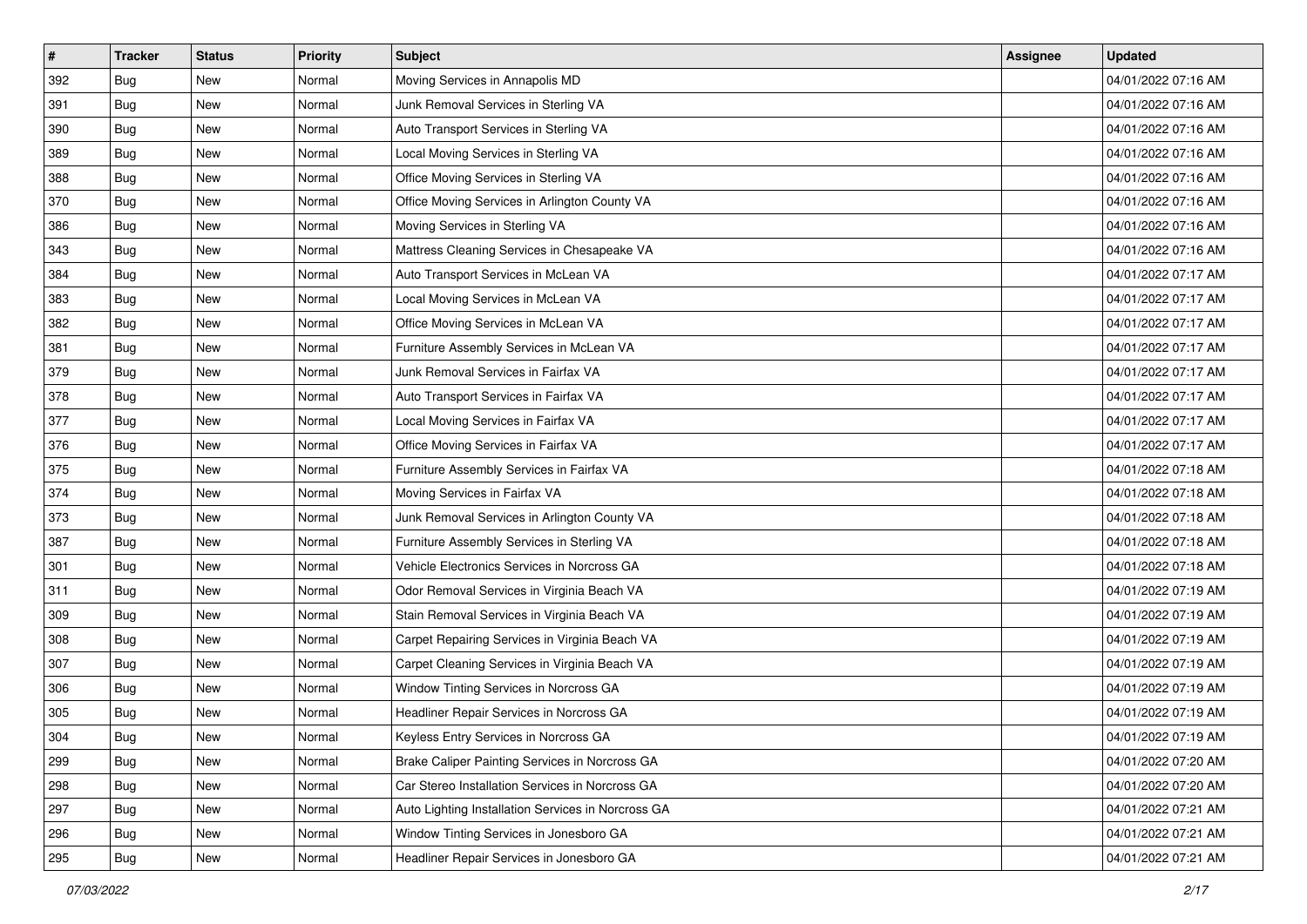| #   | <b>Tracker</b> | <b>Status</b> | <b>Priority</b> | <b>Subject</b>                                        | <b>Assignee</b> | <b>Updated</b>      |
|-----|----------------|---------------|-----------------|-------------------------------------------------------|-----------------|---------------------|
| 293 | Bug            | New           | Immediate       | <b>CMT Direct Wix</b>                                 | Anonymous       | 04/01/2022 07:21 AM |
| 303 | Bug            | <b>New</b>    | Normal          | Car Wrapping Services in Norcross GA                  |                 | 04/01/2022 07:22 AM |
| 329 | Bug            | New           | Normal          | Odor Removal Services in Norfolk VA                   |                 | 04/01/2022 07:22 AM |
| 342 | Bug            | <b>New</b>    | Normal          | Stain Removal Services in Chesapeake VA               |                 | 04/01/2022 07:22 AM |
| 341 | Bug            | <b>New</b>    | Normal          | Carpet Repairing Services in Chesapeake VA            |                 | 04/01/2022 07:23 AM |
| 340 | Bug            | <b>New</b>    | Normal          | Carpet Cleaning Services in Chesapeake VA             |                 | 04/01/2022 07:23 AM |
| 338 | Bug            | <b>New</b>    | Normal          | Car Upholstery Cleaning Services in Norfolk VA        |                 | 04/01/2022 07:23 AM |
| 337 | Bug            | New           | Normal          | Rug Cleaning Services in Norfolk VA                   |                 | 04/01/2022 07:23 AM |
| 335 | Bug            | <b>New</b>    | Normal          | Emergency Cleaning Services in Norfolk VA             |                 | 04/01/2022 07:24 AM |
| 334 | Bug            | <b>New</b>    | Normal          | Steam Cleaning Services in Norfolk VA                 |                 | 04/01/2022 07:25 AM |
| 332 | Bug            | New           | Normal          | Eco/Green Cleaning Services in Norfolk VA             |                 | 04/01/2022 07:25 AM |
| 314 | Bug            | <b>New</b>    | Normal          | Water Extraction Services in Virginia Beach VA        |                 | 04/01/2022 07:25 AM |
| 330 | Bug            | <b>New</b>    | Normal          | Stain Protection Services in Norfolk VA               |                 | 04/01/2022 07:26 AM |
| 328 | Bug            | <b>New</b>    | Normal          | Mattress Cleaning Services in Norfolk VA              |                 | 04/01/2022 07:26 AM |
| 327 | <b>Bug</b>     | <b>New</b>    | Normal          | Stain Removal Services in Norfolk VA                  |                 | 04/01/2022 07:26 AM |
| 326 | Bug            | New           | Normal          | Carpet Repairing Services in Norfolk VA               |                 | 04/01/2022 07:26 AM |
| 325 | Bug            | <b>New</b>    | Normal          | Carpet Cleaning Services in Norfolk VA                |                 | 04/01/2022 07:26 AM |
| 324 | Bug            | <b>New</b>    | Normal          | Upholstery Cleaning Services in Virginia Beach VA     |                 | 04/01/2022 07:26 AM |
| 323 | Bug            | <b>New</b>    | Normal          | Car Upholstery Cleaning Services in Virginia Beach VA |                 | 04/01/2022 07:26 AM |
| 322 | Bug            | New           | Normal          | Rug Cleaning Services in Virginia Beach VA            |                 | 04/01/2022 07:26 AM |
| 320 | Bug            | New           | Normal          | Emergency Cleaning Services in Virginia Beach VA      |                 | 04/01/2022 07:27 AM |
| 319 | Bug            | <b>New</b>    | Normal          | Steam Cleaning Services in Virginia Beach VA          |                 | 04/01/2022 07:27 AM |
| 318 | Bug            | <b>New</b>    | Normal          | Mold Removal Services in Virginia Beach VA            |                 | 04/01/2022 07:27 AM |
| 456 | Bug            | New           | Normal          | Upholstery Cleaning Medford MA                        |                 | 04/01/2022 07:28 AM |
| 472 | Bug            | <b>New</b>    | Normal          | Upholstery Cleaning Arlington MA                      |                 | 04/01/2022 07:31 AM |
| 467 | Bug            | <b>New</b>    | Normal          | Floor Waxing Westchester MA                           |                 | 04/01/2022 07:31 AM |
| 463 | <b>Bug</b>     | New           | Normal          | Residential Floor Cleaning Medford MA                 |                 | 04/01/2022 07:32 AM |
| 462 | <b>Bug</b>     | New           | Normal          | Commercial Floor Cleaning Medford MA                  |                 | 04/01/2022 07:32 AM |
| 459 | Bug            | New           | Normal          | Floor Waxing Medford MA                               |                 | 04/01/2022 07:32 AM |
| 458 | Bug            | New           | Normal          | Floor Stripping Medford MA                            |                 | 04/01/2022 07:32 AM |
| 398 | Bug            | New           | Normal          | Moving Services in Potomac MD                         |                 | 04/01/2022 07:32 AM |
| 455 | <b>Bug</b>     | New           | Normal          | Residential Floor Cleaning Quincy MA                  |                 | 04/01/2022 07:38 AM |
| 413 | <b>Bug</b>     | New           | Normal          | Commercial Floor Cleaning Boston MA                   |                 | 04/01/2022 07:45 AM |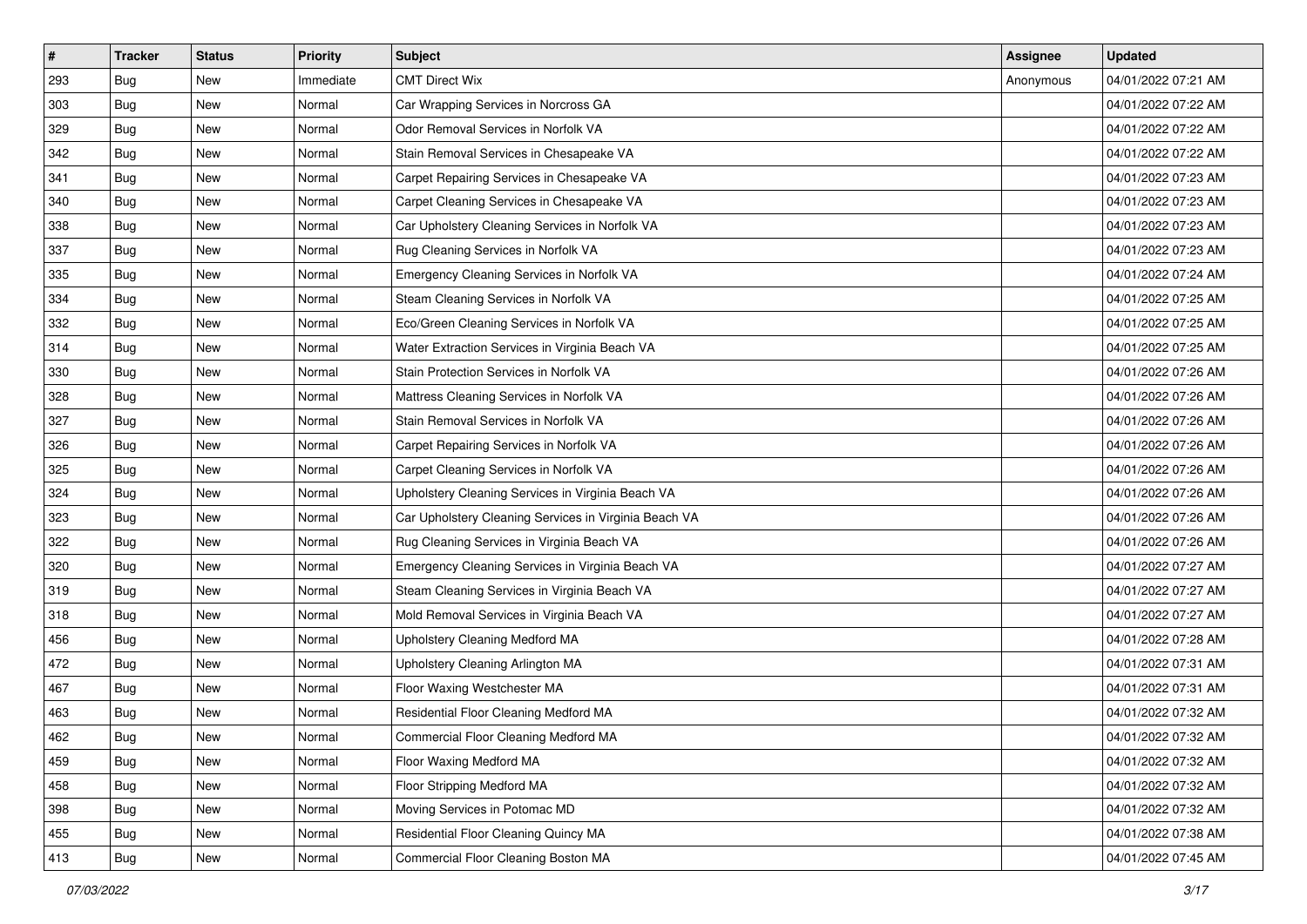| $\vert$ # | <b>Tracker</b> | <b>Status</b> | <b>Priority</b> | <b>Subject</b>                                 | <b>Assignee</b> | <b>Updated</b>      |
|-----------|----------------|---------------|-----------------|------------------------------------------------|-----------------|---------------------|
| 425       | Bug            | New           | Normal          | Floor Stripping Brookline MA                   |                 | 04/01/2022 07:45 AM |
| 424       | Bug            | New           | Normal          | Carpet Cleaning Brookline MA                   |                 | 04/01/2022 07:45 AM |
| 423       | Bug            | New           | Normal          | Upholstery Cleaning Brookline MA               |                 | 04/01/2022 07:46 AM |
| 422       | Bug            | <b>New</b>    | Normal          | Residential Floor Cleaning Somerville MA       |                 | 04/01/2022 07:46 AM |
| 421       | Bug            | <b>New</b>    | Normal          | Commercial Floor Cleaning Somerville MA        |                 | 04/01/2022 07:46 AM |
| 420       | Bug            | New           | Normal          | Germs Removal Somerville MA                    |                 | 04/01/2022 07:46 AM |
| 419       | Bug            | <b>New</b>    | Normal          | Floor Cleaning Somerville MA                   |                 | 04/01/2022 07:46 AM |
| 418       | Bug            | New           | Normal          | Floor Waxing Somerville MA                     |                 | 04/01/2022 07:46 AM |
| 417       | Bug            | <b>New</b>    | Normal          | Floor Stripping Somerville MA                  |                 | 04/01/2022 07:46 AM |
| 416       | Bug            | <b>New</b>    | Normal          | Carpet Cleaning Somerville MA                  |                 | 04/01/2022 07:46 AM |
| 427       | Bug            | New           | Normal          | Floor Cleaning Brookline MA                    |                 | 04/01/2022 07:46 AM |
| 414       | Bug            | <b>New</b>    | Normal          | Residential Floor Cleaning Boston MA           |                 | 04/01/2022 07:46 AM |
| 428       | Bug            | <b>New</b>    | Normal          | Germs Removal Brookline MA                     |                 | 04/01/2022 07:47 AM |
| 412       | Bug            | New           | Normal          | Germs Removal Boston MA                        |                 | 04/01/2022 07:47 AM |
| 411       | Bug            | <b>New</b>    | Normal          | Floor Cleaning Boston MA                       |                 | 04/01/2022 07:47 AM |
| 410       | Bug            | New           | Normal          | Floor Waxing Boston MA                         |                 | 04/01/2022 07:47 AM |
| 409       | Bug            | <b>New</b>    | Normal          | Floor Stripping Boston MA                      |                 | 04/01/2022 07:47 AM |
| 408       | Bug            | <b>New</b>    | Normal          | Carpet Cleaning Boston MA                      |                 | 04/01/2022 07:47 AM |
| 407       | Bug            | New           | Normal          | Upholstery Cleaning Boston MA                  |                 | 04/01/2022 07:47 AM |
| 406       | Bug            | <b>New</b>    | Normal          | Office Moving Services in Gaithersburg MD      |                 | 04/01/2022 07:47 AM |
| 405       | Bug            | New           | Normal          | Furniture Assembly Services in Gaithersburg MD |                 | 04/01/2022 07:47 AM |
| 404       | Bug            | <b>New</b>    | Normal          | Moving Services in Gaithersburg MD             |                 | 04/01/2022 07:47 AM |
| 403       | Bug            | <b>New</b>    | Normal          | Junk Removal Services in Potomac MD            |                 | 04/01/2022 07:47 AM |
| 402       | Bug            | New           | Normal          | Auto Transport Services in Potomac MD          |                 | 04/01/2022 07:47 AM |
| 401       | Bug            | New           | Normal          | Local Moving Services in Potomac MD            |                 | 04/01/2022 07:48 AM |
| 415       | Bug            | New           | Normal          | Upholstery Cleaning Somerville MA              |                 | 04/01/2022 07:48 AM |
| 453       | Bug            | New           | Normal          | Germs Removal Quincy MA                        |                 | 04/01/2022 07:48 AM |
| 452       | <b>Bug</b>     | New           | Normal          | Floor Cleaning Quincy MA                       |                 | 04/01/2022 07:48 AM |
| 451       | Bug            | New           | Normal          | Floor Waxing Quincy MA                         |                 | 04/01/2022 07:48 AM |
| 449       | Bug            | New           | Normal          | Carpet Cleaning Quincy MA                      |                 | 04/01/2022 07:48 AM |
| 448       | Bug            | New           | Normal          | Upholstery Cleaning Quincy MA                  |                 | 04/01/2022 07:48 AM |
| 447       | <b>Bug</b>     | New           | Normal          | Residential Floor Cleaning Watertown MA        |                 | 04/01/2022 07:49 AM |
| 446       | <b>Bug</b>     | New           | Normal          | Commercial Floor Cleaning Watertown MA         |                 | 04/01/2022 07:49 AM |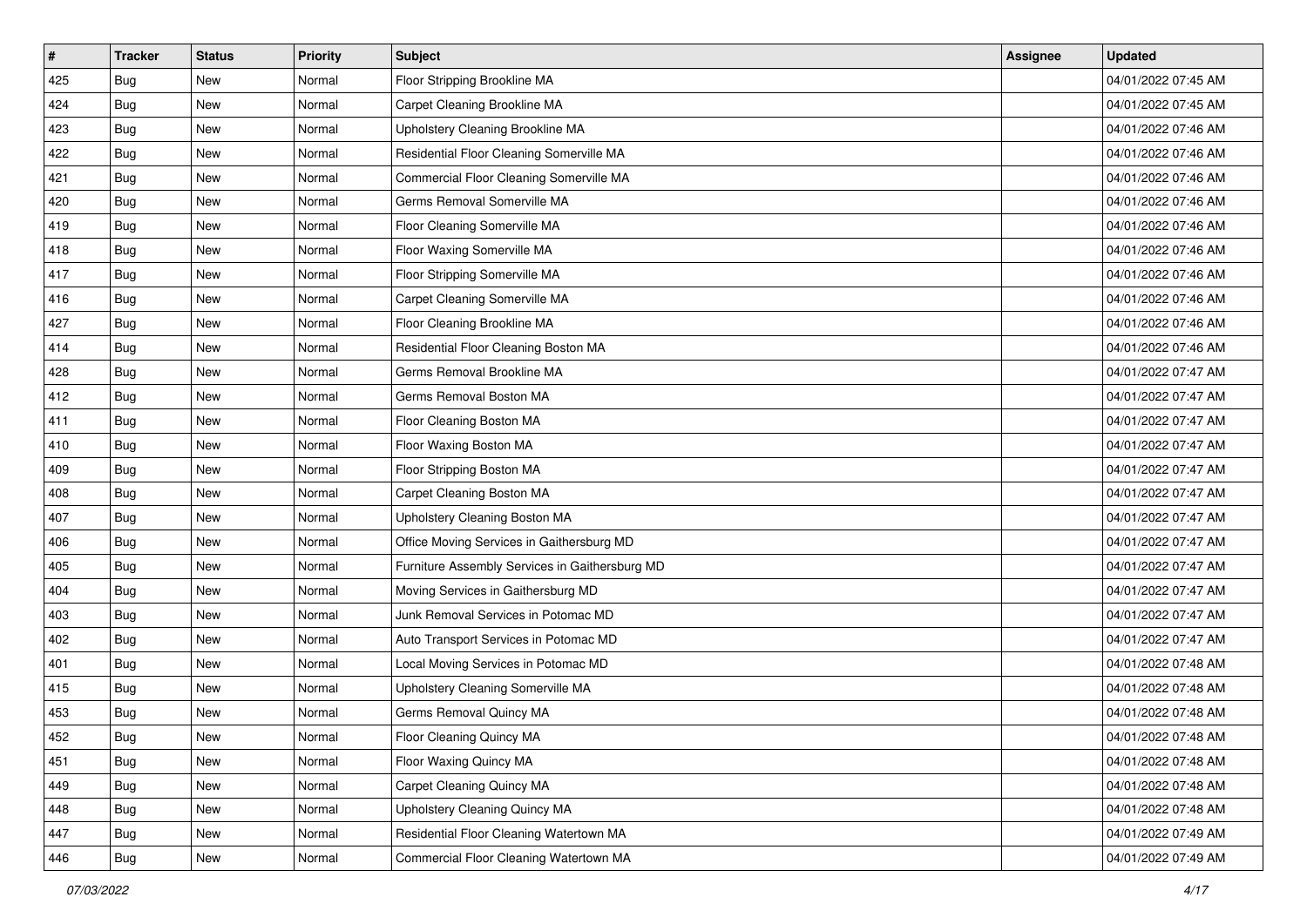| #   | <b>Tracker</b> | <b>Status</b> | <b>Priority</b> | <b>Subject</b>                                                                               | Assignee | <b>Updated</b>      |
|-----|----------------|---------------|-----------------|----------------------------------------------------------------------------------------------|----------|---------------------|
| 445 | Bug            | New           | Normal          | Germs Removal Watertown MA                                                                   |          | 04/01/2022 07:49 AM |
| 444 | Bug            | <b>New</b>    | Normal          | Floor Cleaning Watertown MA                                                                  |          | 04/01/2022 07:49 AM |
| 426 | Bug            | New           | Normal          | Floor Waxing Brookline MA                                                                    |          | 04/01/2022 07:49 AM |
| 442 | Bug            | <b>New</b>    | Normal          | Floor Stripping Watertown MA                                                                 |          | 04/01/2022 07:49 AM |
| 286 | Bug            | <b>New</b>    | Normal          | All About Cash App Transfer Fail Problems                                                    |          | 04/01/2022 07:49 AM |
| 440 | Bug            | <b>New</b>    | Normal          | Upholstery Cleaning Watertown MA                                                             |          | 04/01/2022 07:49 AM |
| 439 | Bug            | <b>New</b>    | Normal          | Residential Floor Cleaning Newton MA                                                         |          | 04/01/2022 07:49 AM |
| 438 | Bug            | New           | Normal          | Commercial Floor Cleaning Newton MA                                                          |          | 04/01/2022 07:50 AM |
| 437 | Bug            | <b>New</b>    | Normal          | Germs Removal Newton MA                                                                      |          | 04/01/2022 07:50 AM |
| 436 | Bug            | <b>New</b>    | Normal          | Floor Cleaning Newton MA                                                                     |          | 04/01/2022 07:50 AM |
| 435 | Bug            | New           | Normal          | Floor Waxing Newton MA                                                                       |          | 04/01/2022 07:50 AM |
| 434 | Bug            | <b>New</b>    | Normal          | Floor Stripping Newton MA                                                                    |          | 04/01/2022 07:50 AM |
| 433 | Bug            | <b>New</b>    | Normal          | Carpet Cleaning Newton MA                                                                    |          | 04/01/2022 07:50 AM |
| 432 | Bug            | <b>New</b>    | Normal          | Upholstery Cleaning Newton MA                                                                |          | 04/01/2022 07:50 AM |
| 431 | <b>Bug</b>     | <b>New</b>    | Normal          | Residential Floor Cleaning Brookline MA                                                      |          | 04/01/2022 07:50 AM |
| 430 | Bug            | New           | Normal          | Commercial Floor Cleaning Brookline MA                                                       |          | 04/01/2022 07:50 AM |
| 429 | Bug            | <b>New</b>    | Normal          | Germs Removal Brookline MA                                                                   |          | 04/01/2022 07:51 AM |
| 443 | Bug            | <b>New</b>    | Normal          | Floor Waxing Watertown MA                                                                    |          | 04/01/2022 07:51 AM |
| 137 | Bug            | <b>New</b>    | Normal          | hcbets                                                                                       |          | 04/01/2022 07:52 AM |
| 135 | Bug            | <b>New</b>    | Normal          | factspress                                                                                   |          | 04/01/2022 07:52 AM |
| 147 | Bug            | New           | Normal          | xzxgfufi                                                                                     |          | 04/01/2022 07:54 AM |
| 131 | Bug            | <b>New</b>    | Normal          | triokids                                                                                     |          | 04/01/2022 07:54 AM |
| 127 | Feature        | <b>New</b>    | Normal          | replica af1                                                                                  |          | 04/01/2022 07:55 AM |
| 125 | Bug            | New           | Normal          | vbvnm                                                                                        |          | 04/01/2022 07:55 AM |
| 124 | Bug            | <b>New</b>    | Normal          | https://www.bigmarker.com/ustvpass/LIVE-Atlanta-Falcons-vs-Carolina-Panthers-NFL-Week-8-Game |          | 04/01/2022 07:55 AM |
| 122 | Bug            | <b>New</b>    | Normal          | <b>AFL Live Stream</b>                                                                       |          | 04/01/2022 07:55 AM |
| 121 | <b>Bug</b>     | New           | Normal          | xgfhjmghtm                                                                                   |          | 04/01/2022 07:56 AM |
| 288 | <b>Bug</b>     | New           | Normal          | Make shopping easier                                                                         |          | 04/01/2022 07:56 AM |
| 160 | Bug            | New           | Normal          | rtyuiv wbhyu                                                                                 |          | 04/01/2022 07:56 AM |
| 166 | Bug            | New           | Normal          | dfgbd                                                                                        |          | 04/01/2022 07:57 AM |
| 165 | Bug            | New           | Normal          | dfgbd                                                                                        |          | 04/01/2022 07:57 AM |
| 163 | <b>Bug</b>     | New           | Normal          | jknjopl[                                                                                     |          | 04/01/2022 07:58 AM |
| 156 | <b>Bug</b>     | New           | Normal          | Access old cash app account                                                                  |          | 04/01/2022 08:00 AM |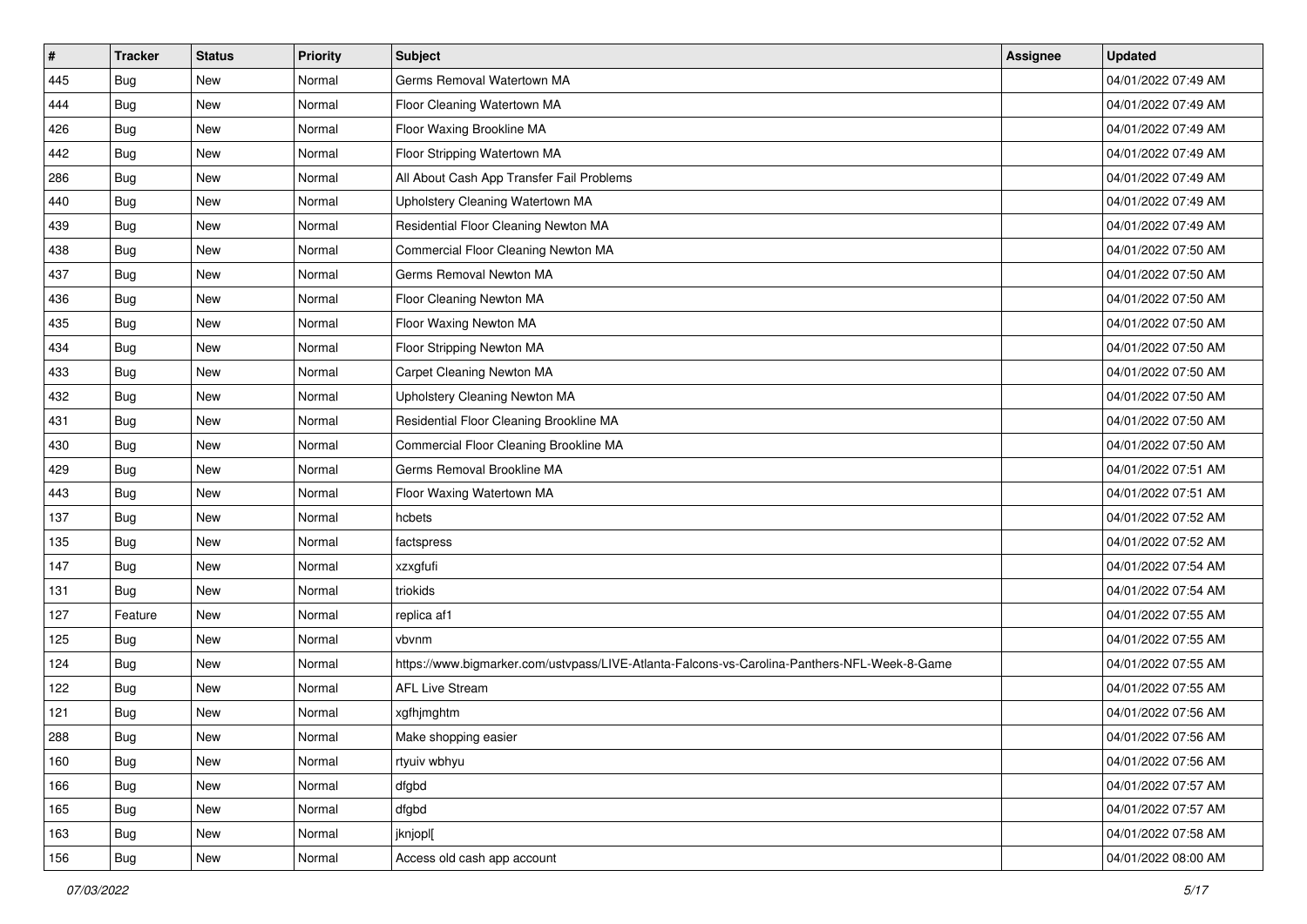| $\vert$ # | <b>Tracker</b> | <b>Status</b> | <b>Priority</b> | <b>Subject</b>                                                                       | Assignee               | <b>Updated</b>      |
|-----------|----------------|---------------|-----------------|--------------------------------------------------------------------------------------|------------------------|---------------------|
| 148       | <b>Bug</b>     | New           | Normal          | zxZdfg                                                                               |                        | 04/01/2022 08:01 AM |
| 162       | Bug            | New           | Normal          | gfyuik9                                                                              | Hamza<br>Bourbouh      | 04/01/2022 08:01 AM |
| 72        | Bug            | <b>New</b>    | Normal          | Simulinkd does not match Lustre using EMF backend when using nested Merge expression | Pierre-Loïc<br>Garoche | 04/01/2022 08:06 AM |
| 78        | Bug            | In Progress   | Normal          | Why generate MCDC conditions for constant flows?                                     | Pierre-Loïc<br>Garoche | 04/01/2022 08:08 AM |
| 117       | Bug            | <b>New</b>    | Normal          | How to Watch Cowboys vs Cardinals Game Live Stream FREE TV                           |                        | 04/01/2022 08:08 AM |
| 96        | Bug            | Resolved      | High            | Lustrec installation failed                                                          | Pierre-Loïc<br>Garoche | 04/01/2022 08:11 AM |
| 256       | Bug            | <b>New</b>    | Normal          | <b>Fake Travis Scott Shoes</b>                                                       |                        | 04/01/2022 08:12 AM |
| 254       | Feature        | <b>New</b>    | Normal          | best ayurvedic treatment for psoriasis                                               |                        | 04/01/2022 08:13 AM |
| 241       | Feature        | <b>New</b>    | Normal          | How to get a complete solution of Big Ideas Math Answers?                            |                        | 04/01/2022 08:15 AM |
| 238       | Bug            | <b>New</b>    | Low             | HP Printer Assistant Software   Download & Install HP Assistant                      |                        | 04/01/2022 08:16 AM |
| 236       | <b>Bug</b>     | <b>New</b>    | Normal          | HP Printer Assistant Software   Download & Install HP Assistant                      |                        | 04/01/2022 08:16 AM |
| 273       | Bug            | <b>New</b>    | High            | assignment help online                                                               |                        | 04/01/2022 08:17 AM |
| 283       | Bug            | <b>New</b>    | Normal          | Cash App To PayPal Transfer Money - Check Out The Steps Here                         |                        | 04/01/2022 08:17 AM |
| 277       | Feature        | <b>New</b>    | Normal          | Nike Dunks Replica                                                                   |                        | 04/01/2022 08:19 AM |
| 276       | Feature        | New           | Normal          | Nike Dunks Replica                                                                   |                        | 04/01/2022 08:19 AM |
| 270       | Bug            | <b>New</b>    | Normal          | Logo Mansion                                                                         | Christophe<br>Garion   | 04/01/2022 08:20 AM |
| 268       | Bug            | <b>New</b>    | Normal          | Fashionj                                                                             |                        | 04/01/2022 08:20 AM |
| 199       | Bug            | New           | Normal          | SBL CLEARSTONE DROPS (30ML)                                                          |                        | 04/01/2022 08:23 AM |
| 195       | Bug            | New           | Normal          | homoeobazaar                                                                         |                        | 04/01/2022 08:23 AM |
| 204       | Feature        | <b>New</b>    | Normal          | New Car Tyres                                                                        |                        | 04/01/2022 08:40 AM |
| 187       | Bug            | <b>New</b>    | Normal          | High Quality Replic 350 V2 Carbon                                                    |                        | 04/01/2022 08:40 AM |
| 179       | Bug            | <b>New</b>    | Normal          | body wave                                                                            |                        | 04/01/2022 08:41 AM |
| 177       | Feature        | <b>New</b>    | Normal          | HD lace silky straight human hair wig                                                |                        | 04/01/2022 08:41 AM |
| 287       | Bug            | <b>New</b>    | Normal          | Make shopping easier                                                                 |                        | 04/01/2022 08:41 AM |
| 226       | Bug            | New           | Normal          | How to find reliable service reviews                                                 | Anonymous              | 04/01/2022 08:46 AM |
| 221       | Bug            | New           | Normal          | The Best APk                                                                         |                        | 04/01/2022 08:49 AM |
| 213       | Bug            | New           | Normal          | fix HP Notebook Missing Operating System Error Message                               |                        | 04/01/2022 08:53 AM |
| 208       | Bug            | New           | Normal          | Why Cash app won't let me send money if scammed?                                     |                        | 04/01/2022 08:54 AM |
| 818       | <b>Bug</b>     | New           | Normal          | Have you ever played a basketball game?                                              | Corentin<br>Lauverjat  | 04/01/2022 08:55 AM |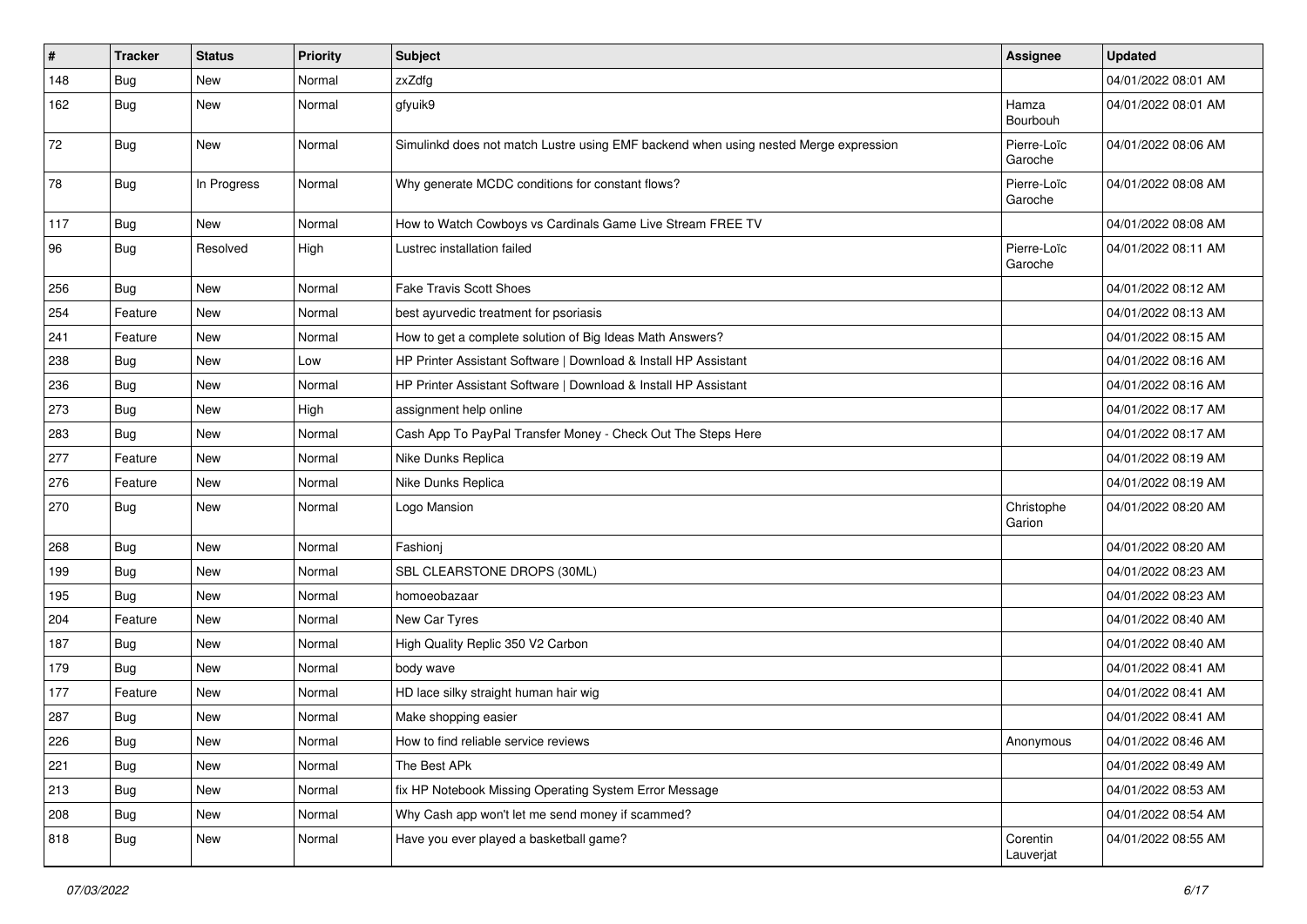| $\vert$ # | <b>Tracker</b> | <b>Status</b> | <b>Priority</b> | <b>Subject</b>                                                                   | Assignee               | <b>Updated</b>      |
|-----------|----------------|---------------|-----------------|----------------------------------------------------------------------------------|------------------------|---------------------|
| 848       | Feature        | <b>New</b>    | Normal          | <b>Online Classes Assistance</b>                                                 |                        | 04/01/2022 08:57 AM |
| 834       | Bug            | <b>New</b>    | Normal          | Grasp the secret to relieve stress and fatigue                                   |                        | 04/01/2022 08:57 AM |
| 846       | Feature        | New           | Normal          | ij.start canon                                                                   |                        | 04/01/2022 08:58 AM |
| 845       | Feature        | <b>New</b>    | Normal          | canon.com/ijsetup                                                                |                        | 04/01/2022 08:58 AM |
| 844       | Bug            | <b>New</b>    | Normal          | To know Chime Routing Number call on the helpline number                         |                        | 04/01/2022 08:58 AM |
| 843       | Bug            | <b>New</b>    | Normal          | Canon IJ Network Tool                                                            |                        | 04/01/2022 08:58 AM |
| 842       | Bug            | <b>New</b>    | Normal          | Join the fun game                                                                |                        | 04/01/2022 08:58 AM |
| 841       | Bug            | <b>New</b>    | Normal          | How do I activate FOX NOW?                                                       |                        | 04/01/2022 08:58 AM |
| 840       | Bug            | <b>New</b>    | Normal          | Is Tubi really free and legal?                                                   |                        | 04/01/2022 08:58 AM |
| 839       | Bug            | New           | Normal          | How do I activate FOX NOW?                                                       |                        | 04/01/2022 08:58 AM |
| 838       | Bug            | <b>New</b>    | Normal          | Celebrity Hunter Mod apk - Como instalá-lo                                       |                        | 04/01/2022 08:58 AM |
| 837       | Bug            | <b>New</b>    | Normal          | To Create An Instagram Story                                                     | Pierre-Loïc<br>Garoche | 04/01/2022 08:58 AM |
| 835       | Bug            | <b>New</b>    | Normal          | Build your strong army with Taming io                                            |                        | 04/01/2022 08:59 AM |
| 833       | Bug            | <b>New</b>    | Normal          | Does Direct Deposit Hit Chime- seek Chime Customer Service                       |                        | 04/01/2022 08:59 AM |
| 832       | Bug            | <b>New</b>    | Normal          | Choque Royale Mod Apk                                                            |                        | 04/01/2022 08:59 AM |
| 827       | Bug            | <b>New</b>    | Normal          | Come To Know The Required Steps To Unlock Cash App Account                       |                        | 04/01/2022 08:59 AM |
| 836       | Bug            | <b>New</b>    | Normal          | What Is The Required Amount To Pay As Cash App Clearance Fee?                    |                        | 04/01/2022 09:00 AM |
| 757       | Bug            | <b>New</b>    | Normal          | Why Is Issue of Car Maintenance so Famous for the Consumers?                     |                        | 04/01/2022 09:01 AM |
| 791       | Bug            | New           | Normal          | Samsnung TV Plus is not working                                                  |                        | 04/01/2022 09:03 AM |
| 790       | Bug            | New           | Normal          | My app                                                                           |                        | 04/01/2022 09:03 AM |
| 849       | Bug            | <b>New</b>    | Normal          | FutEmax App Apk - Watch Soccer, Fantasy Football, And More On Your Mobile Device |                        | 04/01/2022 09:04 AM |
| 847       | Feature        | <b>New</b>    | Normal          | Canon.com/ijsetup                                                                |                        | 04/01/2022 09:08 AM |
| 862       | <b>Bug</b>     | <b>New</b>    | Normal          | none                                                                             |                        | 04/01/2022 09:11 AM |
| 872       | Bug            | <b>New</b>    | Normal          | Poppy Playtime Horror Game Free                                                  |                        | 04/01/2022 09:11 AM |
| 870       | Bug            | <b>New</b>    | Normal          | Mahjong Solitaire                                                                |                        | 04/01/2022 09:12 AM |
| 868       | Feature        | <b>New</b>    | Normal          | What Is the Role of a Graphic Designer?                                          | Pierre-Loïc<br>Garoche | 04/01/2022 09:12 AM |
| 867       | Bug            | New           | Low             | cheap Yeezys                                                                     | Pierre-Loïc<br>Garoche | 04/01/2022 09:12 AM |
| 866       | Feature        | New           | Normal          | Northern Ireland Dissertation Writing Service                                    | Pierre-Loïc<br>Garoche | 04/01/2022 09:12 AM |
| 876       | <b>Bug</b>     | New           | Normal          | Download Full-Size Profile Pictures of Your Favorite Users With InstaDP          |                        | 04/01/2022 09:12 AM |
| 863       | <b>Bug</b>     | New           | Normal          | Canon IJ Network Tool                                                            |                        | 04/01/2022 09:12 AM |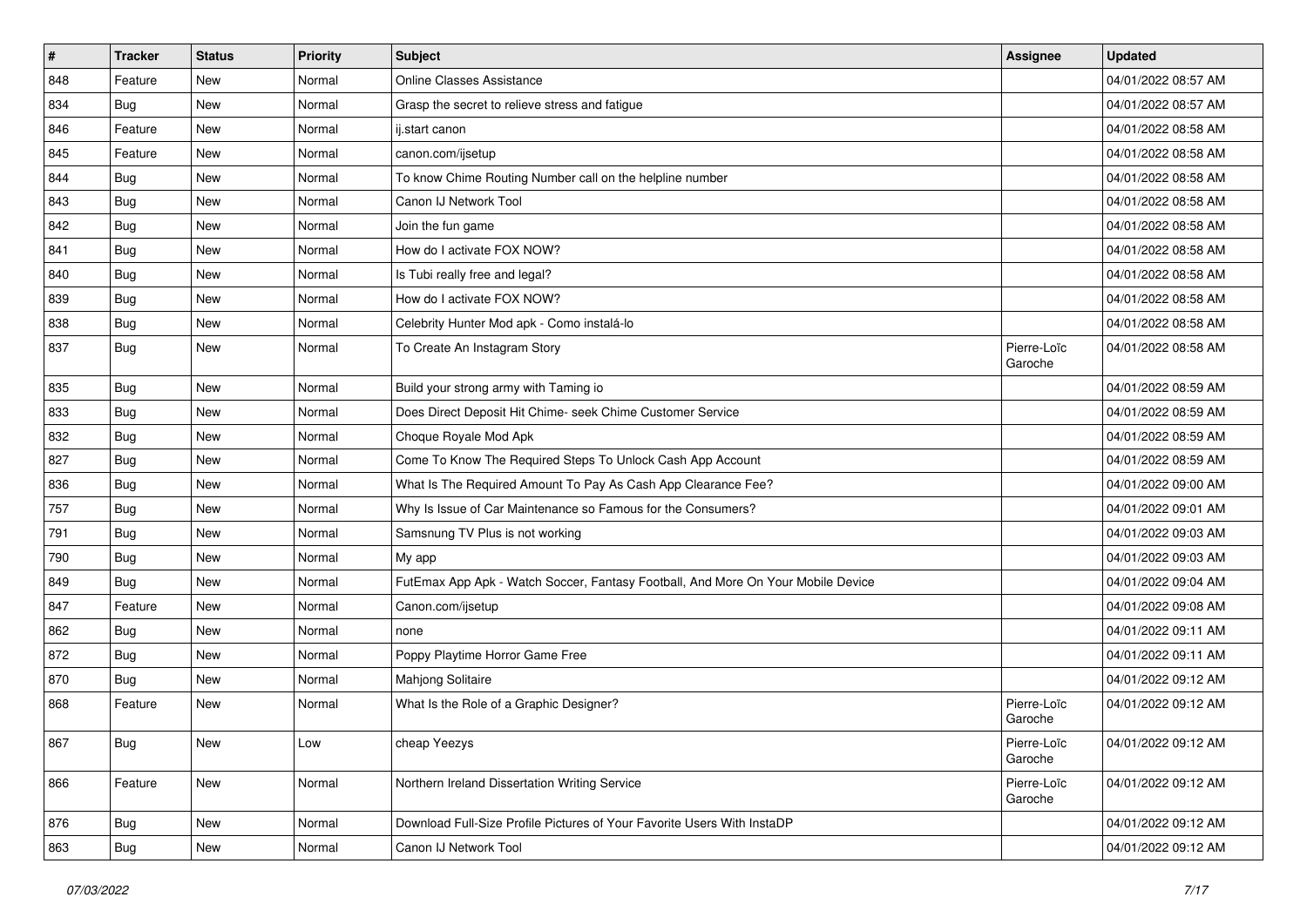| $\vert$ # | <b>Tracker</b> | <b>Status</b> | <b>Priority</b> | <b>Subject</b>                                                              | Assignee               | <b>Updated</b>      |
|-----------|----------------|---------------|-----------------|-----------------------------------------------------------------------------|------------------------|---------------------|
| 877       | Feature        | <b>New</b>    | Normal          | <b>Exness Broker Review</b>                                                 |                        | 04/01/2022 09:12 AM |
| 861       | Feature        | <b>New</b>    | Low             | <b>Understanding Situational Depression</b>                                 | Pierre-Loïc<br>Garoche | 04/01/2022 09:12 AM |
| 859       | Bug            | <b>New</b>    | Normal          | Canon IJ Network Tool                                                       |                        | 04/01/2022 09:13 AM |
| 858       | Bug            | <b>New</b>    | Normal          | opourid                                                                     | Christophe<br>Garion   | 04/01/2022 09:13 AM |
| 857       | Bug            | <b>New</b>    | Normal          | Welcome to the world of classic retro games                                 |                        | 04/01/2022 09:13 AM |
| 856       | Bug            | <b>New</b>    | Normal          | Online Classes Assistance Help For Student                                  |                        | 04/01/2022 09:13 AM |
| 855       | Bug            | <b>New</b>    | Normal          | Online Classes Assistance Help For Student                                  |                        | 04/01/2022 09:13 AM |
| 853       | Bug            | <b>New</b>    | Normal          | what is dr laser                                                            |                        | 04/01/2022 09:13 AM |
| 852       | Bug            | New           | Normal          | How to cancel your French Bee flight within 24 hours?                       |                        | 04/01/2022 09:13 AM |
| 851       | Bug            | <b>New</b>    | Normal          | Laden Sie den kostenlosen MP3-Klingelton für Ihr Mobiltelefon herunter      |                        | 04/01/2022 09:14 AM |
| 850       | Bug            | <b>New</b>    | Normal          | Puppy Playtime APK Android                                                  |                        | 04/01/2022 09:14 AM |
| 864       | Bug            | <b>New</b>    | Normal          | Canon IJ Network Tool                                                       |                        | 04/01/2022 09:14 AM |
| 889       | Bug            | <b>New</b>    | Normal          | What is Plex and how it's work?                                             |                        | 04/01/2022 09:14 AM |
| 875       | Bug            | <b>New</b>    | Normal          | Red ball game                                                               |                        | 04/01/2022 09:15 AM |
| 887       | <b>Bug</b>     | <b>New</b>    | Normal          | What is Plex and how it's work?                                             |                        | 04/01/2022 09:16 AM |
| 884       | Bug            | <b>New</b>    | Normal          | Why do Subway Surfers popular                                               |                        | 04/01/2022 09:16 AM |
| 883       | Bug            | <b>New</b>    | Normal          | Langweilen Sie sich jemals bei der gleichen alten Schriftart auf Instagram? |                        | 04/01/2022 09:16 AM |
| 882       | Bug            | <b>New</b>    | Normal          | How to change bank account on cash app?                                     |                        | 04/01/2022 09:16 AM |
| 880       | Bug            | <b>New</b>    | Normal          | Why do Subway Surfers popular                                               |                        | 04/01/2022 09:16 AM |
| 879       | Feature        | <b>New</b>    | Normal          | Best Garage Door Repair in Massachusetts                                    |                        | 04/01/2022 09:16 AM |
| 891       | Bug            | <b>New</b>    | Normal          | The most interesting game today, have you tried it?                         |                        | 04/01/2022 09:17 AM |
| 539       | Bug            | New           | Normal          | Do you want to know how to activate cash card through phone number?         |                        | 04/01/2022 09:25 AM |
| 566       | Bug            | <b>New</b>    | Normal          | Kinemaster Pro Download - los App Review                                    |                        | 04/01/2022 09:27 AM |
| 560       | Bug            | <b>New</b>    | Normal          | Whatsapp Aero - Make Your Phone Auto Connect                                |                        | 04/01/2022 09:28 AM |
| 625       | Bug            | <b>New</b>    | Normal          | The best free online driving directions tool                                |                        | 04/01/2022 09:28 AM |
| 700       | <b>Bug</b>     | <b>New</b>    | Normal          | Cómo descargar Poppy Playtime                                               |                        | 04/01/2022 09:30 AM |
| 691       | <b>Bug</b>     | New           | Normal          | tea garden dublin                                                           |                        | 04/01/2022 09:31 AM |
| 679       | <b>Bug</b>     | New           | Normal          | Word Finder helps you to play word games better                             |                        | 04/01/2022 09:34 AM |
| 713       | <b>Bug</b>     | New           | High            | Why Cupcake 2048 is a addictive game?                                       | Pierre-Loïc<br>Garoche | 04/01/2022 09:34 AM |
| 633       | <b>Bug</b>     | New           | Normal          | How i can i solve my issue                                                  |                        | 04/01/2022 09:38 AM |
| 676       | <b>Bug</b>     | New           | Normal          | Does Facebook customer service live chat allow to speak with someone?       |                        | 04/01/2022 09:39 AM |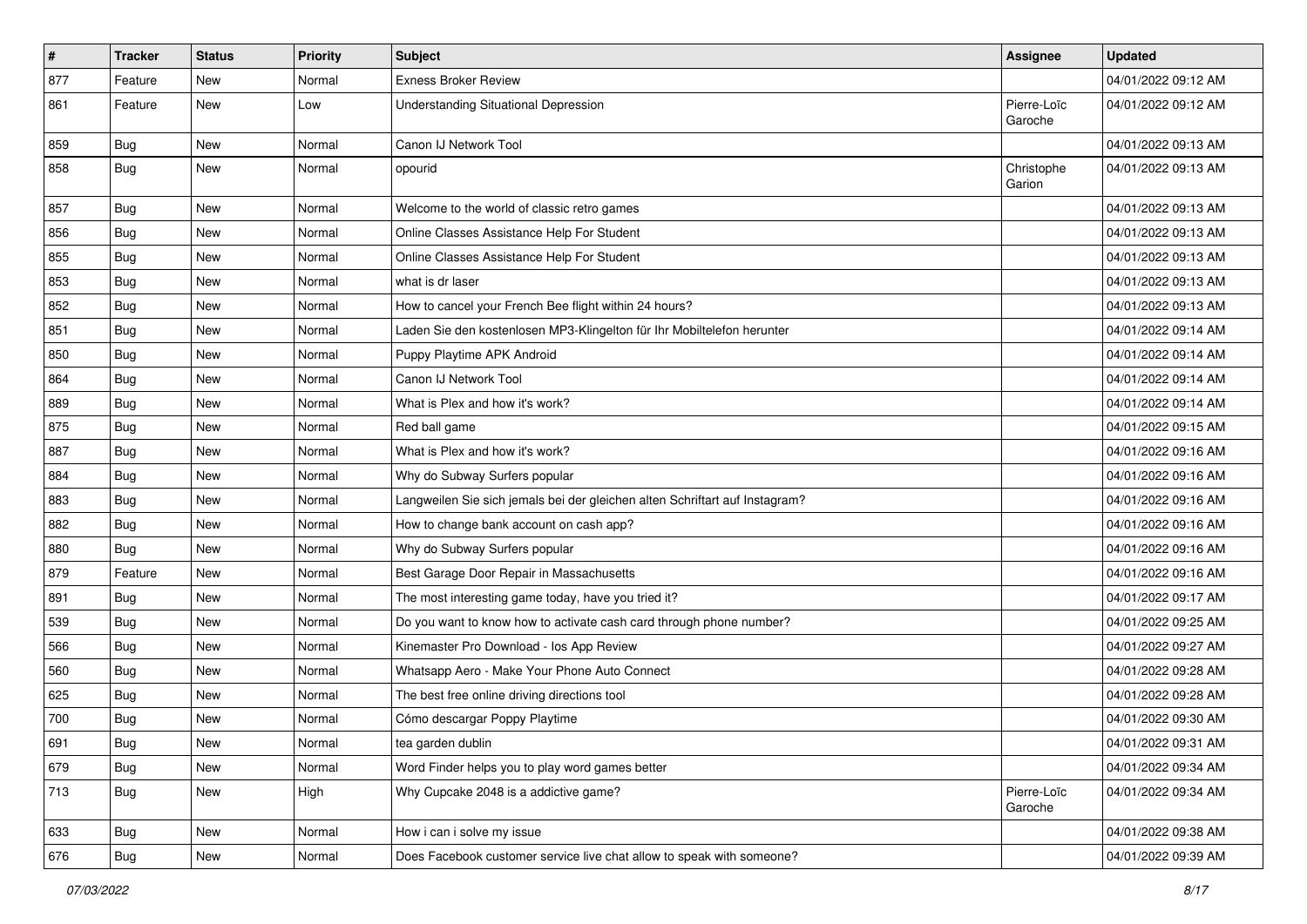| $\pmb{\#}$ | <b>Tracker</b> | <b>Status</b> | <b>Priority</b> | <b>Subject</b>                                                                   | Assignee               | <b>Updated</b>      |
|------------|----------------|---------------|-----------------|----------------------------------------------------------------------------------|------------------------|---------------------|
| 660        | Bug            | New           | Normal          | Anchovies Nutrition Facts And Health Benefits                                    |                        | 04/01/2022 09:40 AM |
| 896        | Feature        | <b>New</b>    | Normal          | Application of North Finder in Mining Industry                                   | Xavier Thirioux        | 04/01/2022 09:49 AM |
| 897        | Bug            | New           | Normal          | Slot Pulsa Pragmatic Play                                                        | Xavier Thirioux        | 04/01/2022 12:08 PM |
| 898        | Bug            | <b>New</b>    | Normal          | Shadow Fight 2 Mod APK                                                           |                        | 04/02/2022 09:17 AM |
| 899        | Feature        | <b>New</b>    | Normal          | Application of Optical Fiber Gyroscope                                           | Christophe<br>Garion   | 04/02/2022 11:23 AM |
| 900        | Feature        | <b>New</b>    | Normal          | good game ever                                                                   |                        | 04/02/2022 11:59 AM |
| 252        | Bug            | New           | Normal          | Samsung U600 - Is Essential Business And Personal Phone                          |                        | 04/04/2022 04:45 AM |
| 906        | Bug            | New           | Normal          | How To Change Cash App From Business To Personal Account For Any Reasons?        |                        | 04/04/2022 09:57 AM |
| 907        | Bug            | <b>New</b>    | Normal          | Canon IJ Network Tool                                                            |                        | 04/04/2022 10:43 AM |
| 908        | Bug            | New           | Normal          | Toca Life World APK                                                              |                        | 04/06/2022 03:18 AM |
| 909        | Bug            | New           | Normal          | Toca Life World APK                                                              |                        | 04/06/2022 04:52 AM |
| 910        | Bug            | <b>New</b>    | Normal          | Each content looks unisize or not formated                                       |                        | 04/06/2022 11:21 AM |
| 911        | Bug            | New           | Normal          | Aluminum Windows & Doors                                                         |                        | 04/06/2022 08:10 PM |
| 913        | Bug            | <b>New</b>    | Normal          | Canon IJ Network Tool                                                            |                        | 04/07/2022 06:21 AM |
| 914        | Bug            | New           | Normal          | Wordle: how to play fashion games for free?                                      |                        | 04/07/2022 08:30 AM |
| 915        | Bug            | New           | Normal          | Finance dissertation writing                                                     |                        | 04/07/2022 09:22 AM |
| 916        | Bug            | <b>New</b>    | Normal          | How long does it take to write a book?                                           |                        | 04/07/2022 12:15 PM |
| 878        | Bug            | New           | Normal          | Wie ist instazoom hilfreich beim Herunterladen von Instagram-Profilbildern       |                        | 04/08/2022 09:28 PM |
| 917        | Bug            | <b>New</b>    | Normal          | Random Person Sent Me Money on Cash App-find solution?                           |                        | 04/09/2022 12:32 PM |
| 854        | Bug            | New           | Normal          | How To Resolve Password Problems Through Facebook Customer Service?              |                        | 04/09/2022 06:11 PM |
| 919        | Feature        | New           | Normal          | How can I check my Cash App card balance by dialing a number?                    |                        | 04/10/2022 09:07 AM |
| 920        | Bug            | <b>New</b>    | Normal          | Where I Can Get Essay Writing Services?                                          |                        | 04/11/2022 08:35 AM |
| 903        | Feature        | New           | Normal          | Good game                                                                        |                        | 04/11/2022 08:39 AM |
| 921        | Bug            | <b>New</b>    | Normal          | Canon IJ Network Tool                                                            |                        | 04/11/2022 09:00 AM |
| 923        | Bug            | New           | Normal          | frenchies for sale                                                               |                        | 04/11/2022 02:35 PM |
| 924        | Bug            | New           | Normal          | buy tec 9                                                                        |                        | 04/11/2022 02:54 PM |
| 927        | Feature        | New           | Normal          | What Is The Right Way To Troubleshoot Cash App Transfer Failed Problems?         |                        | 04/12/2022 05:54 AM |
| 929        | <b>Bug</b>     | New           | Normal          | Canon IJ Network Tool                                                            |                        | 04/12/2022 08:32 AM |
| 930        | Bug            | New           | Normal          | The best free games online                                                       |                        | 04/12/2022 09:05 AM |
| 936        | <b>Bug</b>     | New           | Normal          | Avantages de l'extension AliTools pour faire du shopping sur Aliexpress          | Pierre-Loïc<br>Garoche | 04/12/2022 11:35 AM |
| 928        | Bug            | New           | Normal          | How Does Sutton Bank Cash App Customer Service Help In Answering Your Questions? |                        | 04/12/2022 11:36 AM |
| 942        | <b>Bug</b>     | New           | Normal          | Canon IJ Network Tool                                                            |                        | 04/13/2022 08:45 AM |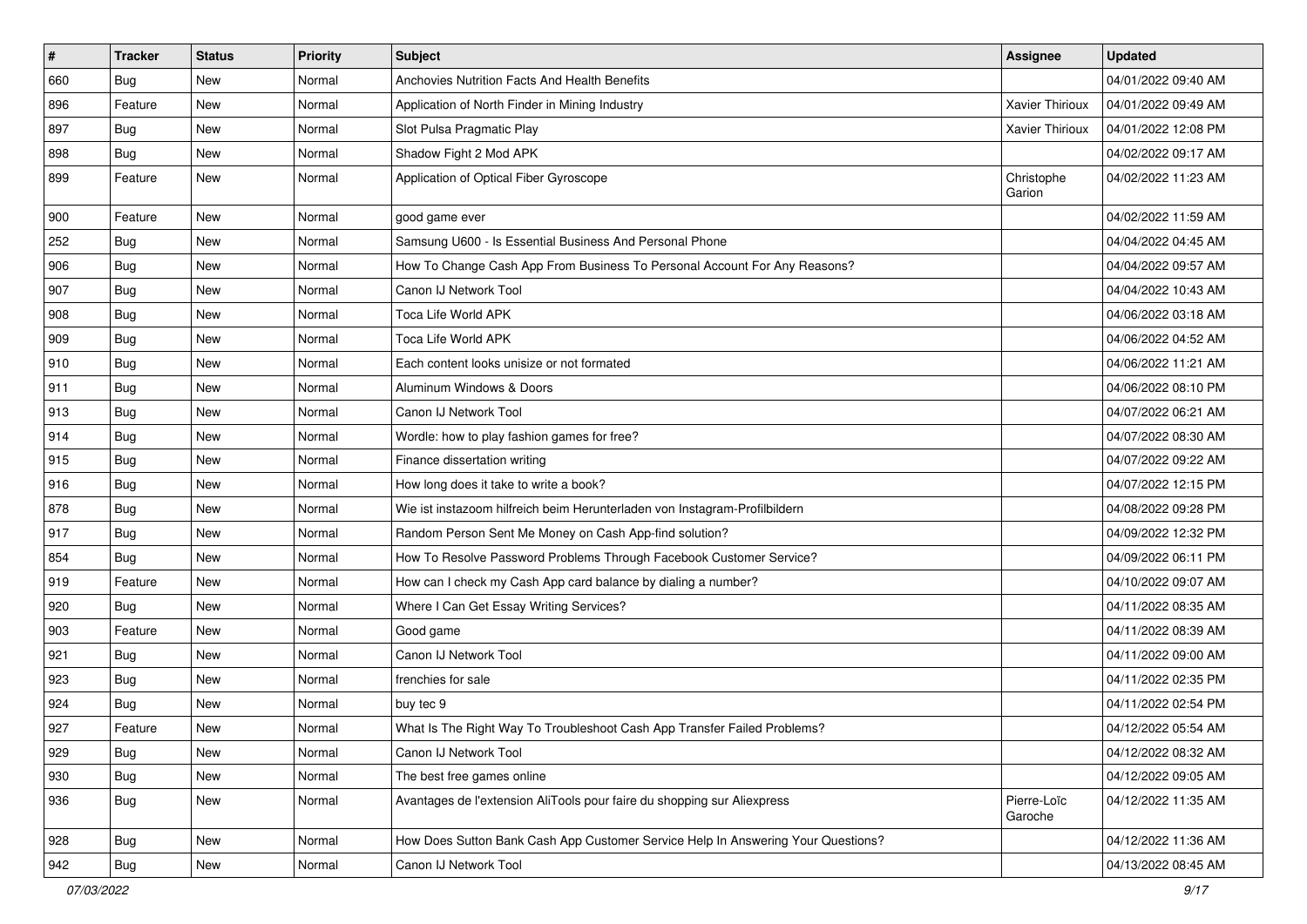| $\sharp$ | <b>Tracker</b> | <b>Status</b> | <b>Priority</b> | <b>Subject</b>                                                                | Assignee               | <b>Updated</b>      |
|----------|----------------|---------------|-----------------|-------------------------------------------------------------------------------|------------------------|---------------------|
| 943      | Bug            | New           | Normal          | ij.start canon                                                                |                        | 04/13/2022 08:52 AM |
| 945      | Bug            | <b>New</b>    | Normal          | TikTok 18 Mod Apk For Your Android                                            |                        | 04/13/2022 09:32 AM |
| 873      | Bug            | New           | Normal          | Klingeltöne mp3                                                               |                        | 04/13/2022 11:03 AM |
| 869      | Bug            | New           | Normal          | Sonnerie Post Malone 2022                                                     |                        | 04/13/2022 11:05 AM |
| 893      | Bug            | <b>New</b>    | Normal          | klingeltone                                                                   |                        | 04/13/2022 11:06 AM |
| 947      | Bug            | New           | Normal          | is Disney Now and Disney Plus different?                                      |                        | 04/14/2022 09:53 AM |
| 300      | Bug            | New           | Normal          | Wheels Powder Coating Services in Norcross GA                                 |                        | 04/15/2022 01:45 PM |
| 957      | <b>Bug</b>     | New           | Normal          | From Where I Can Get Cheap Writing Services?                                  |                        | 04/20/2022 05:06 AM |
| 904      | Feature        | New           | Normal          | Laora seeck                                                                   |                        | 04/20/2022 11:54 AM |
| 972      | <b>Bug</b>     | <b>New</b>    | Normal          | How To Borrow Money From The Cash App? Get To Know About The Same             |                        | 04/25/2022 07:30 AM |
| 991      | <b>Bug</b>     | New           | Normal          | <b>MDMA MOLLY</b>                                                             |                        | 05/03/2022 12:03 AM |
| 975      | <b>Bug</b>     | New           | Normal          | Payback 2 Mod APK                                                             |                        | 05/05/2022 10:56 AM |
| 982      | <b>Bug</b>     | New           | Normal          | Five sites that let you download free scenarios for your iPhone               |                        | 05/07/2022 09:34 PM |
| 192      | <b>Bug</b>     | New           | Normal          | The code Caffe                                                                |                        | 05/09/2022 10:16 AM |
| 1003     | Bug            | <b>New</b>    | Normal          | Drift F1 is a drifting car game inspired by F1's tracks.                      | Pierre-Loïc<br>Garoche | 05/10/2022 10:52 AM |
| 1004     | <b>Bug</b>     | <b>New</b>    | Normal          | you get to pinch and drag a man with a very flexible face                     |                        | 05/10/2022 10:59 AM |
| 934      | Bug            | <b>New</b>    | Normal          | MovieBox Pro Apk - Watch Movies and TV Shows on Your Android Phone            |                        | 05/10/2022 11:01 AM |
| 1006     | <b>Bug</b>     | New           | Normal          | Cricut.com/setup                                                              |                        | 05/10/2022 01:22 PM |
| 1008     | <b>Bug</b>     | New           | Normal          | Who was the first black woman to anchor a newscast?                           |                        | 05/10/2022 03:13 PM |
| 1009     | Bug            | New           | Normal          | How to change routing number on Cash App?                                     |                        | 05/11/2022 07:13 AM |
| 1010     | <b>Bug</b>     | New           | Normal          | what are the requirements to borrow money from cash app ? cash app borrow app | Pierre-Loïc<br>Garoche | 05/11/2022 09:29 AM |
| 1011     | Bug            | <b>New</b>    | Normal          | Summary of 10 best coloring apps on phones                                    |                        | 05/11/2022 10:58 AM |
| 1012     | <b>Bug</b>     | New           | Normal          | Cricut.com/setup                                                              |                        | 05/11/2022 11:30 AM |
| 1013     | Bug            | <b>New</b>    | Normal          | ij.start canon                                                                |                        | 05/11/2022 11:31 AM |
| 1014     | <b>Bug</b>     | New           | Normal          | how to get chime routing and account number? chime routing number florida     |                        | 05/11/2022 12:42 PM |
| 1015     | Bug            | New           | Normal          | Is it possible to send books for free?                                        |                        | 05/11/2022 04:05 PM |
| 1016     | Bug            | <b>New</b>    | Normal          | Klondike Solitaire                                                            |                        | 05/12/2022 09:03 AM |
| 1017     | Feature        | <b>New</b>    | Normal          | fleeing the complex                                                           | Hamza<br>Bourbouh      | 05/13/2022 06:33 AM |
| 1019     | Bug            | <b>New</b>    | Normal          | Cricut.com/setup                                                              |                        | 05/13/2022 11:13 AM |
| 1020     | <b>Bug</b>     | <b>New</b>    | Normal          | Cricut.com/setup                                                              |                        | 05/13/2022 11:14 AM |
| 1022     | <b>Bug</b>     | New           | Normal          | 123.hp.com/laserjet                                                           |                        | 05/13/2022 01:25 PM |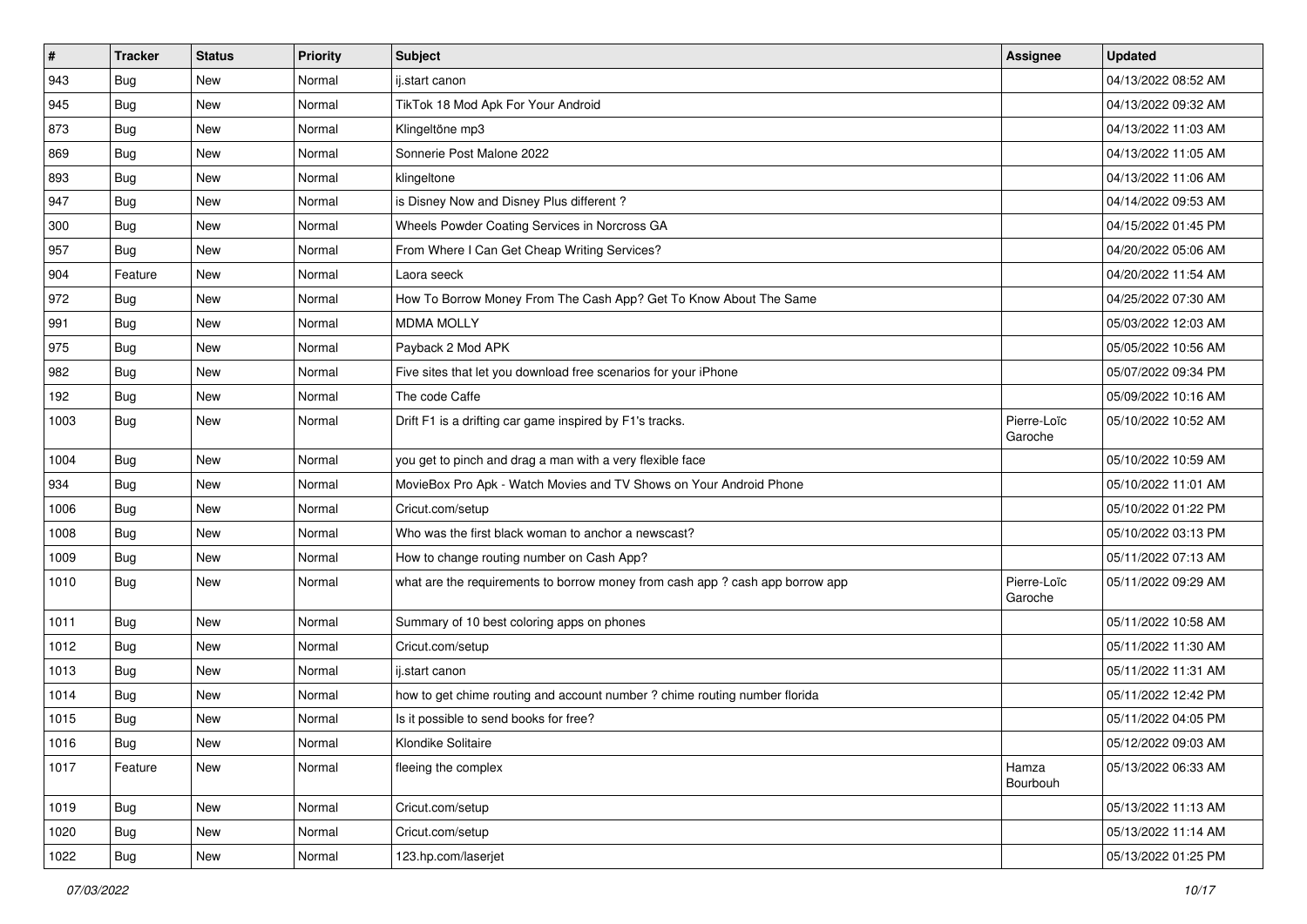| $\vert$ # | <b>Tracker</b> | <b>Status</b> | Priority | <b>Subject</b>                                                           | Assignee               | <b>Updated</b>      |
|-----------|----------------|---------------|----------|--------------------------------------------------------------------------|------------------------|---------------------|
| 1005      | Bug            | New           | High     | Nursing Assignment Help in UK                                            |                        | 05/13/2022 05:33 PM |
| 1023      | Bug            | <b>New</b>    | Normal   | Questions That Are Typically Asked About Trap The Cat                    |                        | 05/14/2022 03:51 AM |
| 932       | Bug            | <b>New</b>    | Normal   | The best epic, long-playing PC games will consume days of your life.     |                        | 05/15/2022 07:44 PM |
| 1028      | <b>Bug</b>     | <b>New</b>    | Normal   | The Best Free Online Game to Play with Friends                           |                        | 05/16/2022 05:00 AM |
| 1029      | Bug            | <b>New</b>    | Normal   | 5 Reasons Why People Love Coloring Pages?                                |                        | 05/16/2022 11:53 AM |
| 1030      | Bug            | <b>New</b>    | Normal   | <b>IAFT Traders Union</b>                                                |                        | 05/16/2022 03:13 PM |
| 1031      | Bug            | <b>New</b>    | Normal   | <b>IAFT Traders Union</b>                                                |                        | 05/16/2022 03:14 PM |
| 1032      | Bug            | <b>New</b>    | Normal   | How To Play The Wordle Game                                              |                        | 05/17/2022 10:37 AM |
| 1033      | <b>Bug</b>     | <b>New</b>    | Normal   | The best slope 2 online games to play right now                          |                        | 05/17/2022 10:55 AM |
| 212       | Feature        | <b>New</b>    | Normal   | How good is the market for gaming mobile apps at the moment?             |                        | 05/17/2022 11:09 AM |
| 902       | Feature        | <b>New</b>    | Normal   | salo717                                                                  |                        | 05/18/2022 10:35 AM |
| 1007      | <b>Bug</b>     | New           | Normal   | "ij.start canon                                                          |                        | 05/18/2022 10:40 AM |
| 1035      | Bug            | <b>New</b>    | Normal   | how to relieve spam score                                                | Pierre-Loïc<br>Garoche | 05/18/2022 11:39 AM |
| 865       | <b>Bug</b>     | <b>New</b>    | Normal   | Canon IJ Printer Utility                                                 |                        | 05/18/2022 07:24 PM |
| 1036      | Bug            | <b>New</b>    | Normal   | <b>VPS Material</b>                                                      |                        | 05/18/2022 09:34 PM |
| 1037      | Feature        | <b>New</b>    | Normal   | 1p Isd                                                                   | Christophe<br>Garion   | 05/19/2022 05:25 AM |
| 905       | <b>Bug</b>     | <b>New</b>    | Normal   | MINI MILITIA MOD APK                                                     |                        | 05/19/2022 01:54 PM |
| 1040      | Bug            | <b>New</b>    | Normal   | thabet                                                                   |                        | 05/19/2022 08:05 PM |
| 1034      | Bug            | <b>New</b>    | Normal   | Download Teaching Feeling For Android                                    |                        | 05/20/2022 09:25 AM |
| 1045      | Bug            | <b>New</b>    | Normal   | Cricut.com/setup                                                         |                        | 05/24/2022 10:45 AM |
| 1046      | <b>Bug</b>     | <b>New</b>    | Normal   | 123.hp.com/laserjet                                                      |                        | 05/24/2022 10:46 AM |
| 1047      | Bug            | New           | Normal   | Opensea                                                                  | Corentin<br>Lauverjat  | 05/24/2022 02:32 PM |
| 1048      | Bug            | <b>New</b>    | Normal   | So zeigen Sie ein Instagram-Profilbild an und vergrößern es              |                        | 05/25/2022 06:56 AM |
| 1050      | Feature        | <b>New</b>    | Normal   | Best Smart Phone Repair in Delhi                                         |                        | 05/25/2022 10:33 AM |
| 1043      | Bug            | <b>New</b>    | Normal   | What Is The Right Way To Troubleshoot Cash App Transfer Failed Problems? |                        | 05/25/2022 01:16 PM |
| 1042      | Bug            | <b>New</b>    | Normal   | How to set up direct deposit on cash app?                                |                        | 05/25/2022 01:17 PM |
| 1021      | <b>Bug</b>     | <b>New</b>    | Normal   | Cricut.com/setup                                                         |                        | 05/26/2022 12:21 AM |
| 1052      | <b>Bug</b>     | <b>New</b>    | Normal   | Build Now GG is a new battle royale game.                                |                        | 05/26/2022 04:24 AM |
| 1053      | Bug            | <b>New</b>    | Normal   | Game Geometry Dash                                                       |                        | 05/26/2022 11:30 AM |
| 826       | Bug            | <b>New</b>    | Normal   | How to Dowload MXL TV Premium                                            |                        | 05/26/2022 03:34 PM |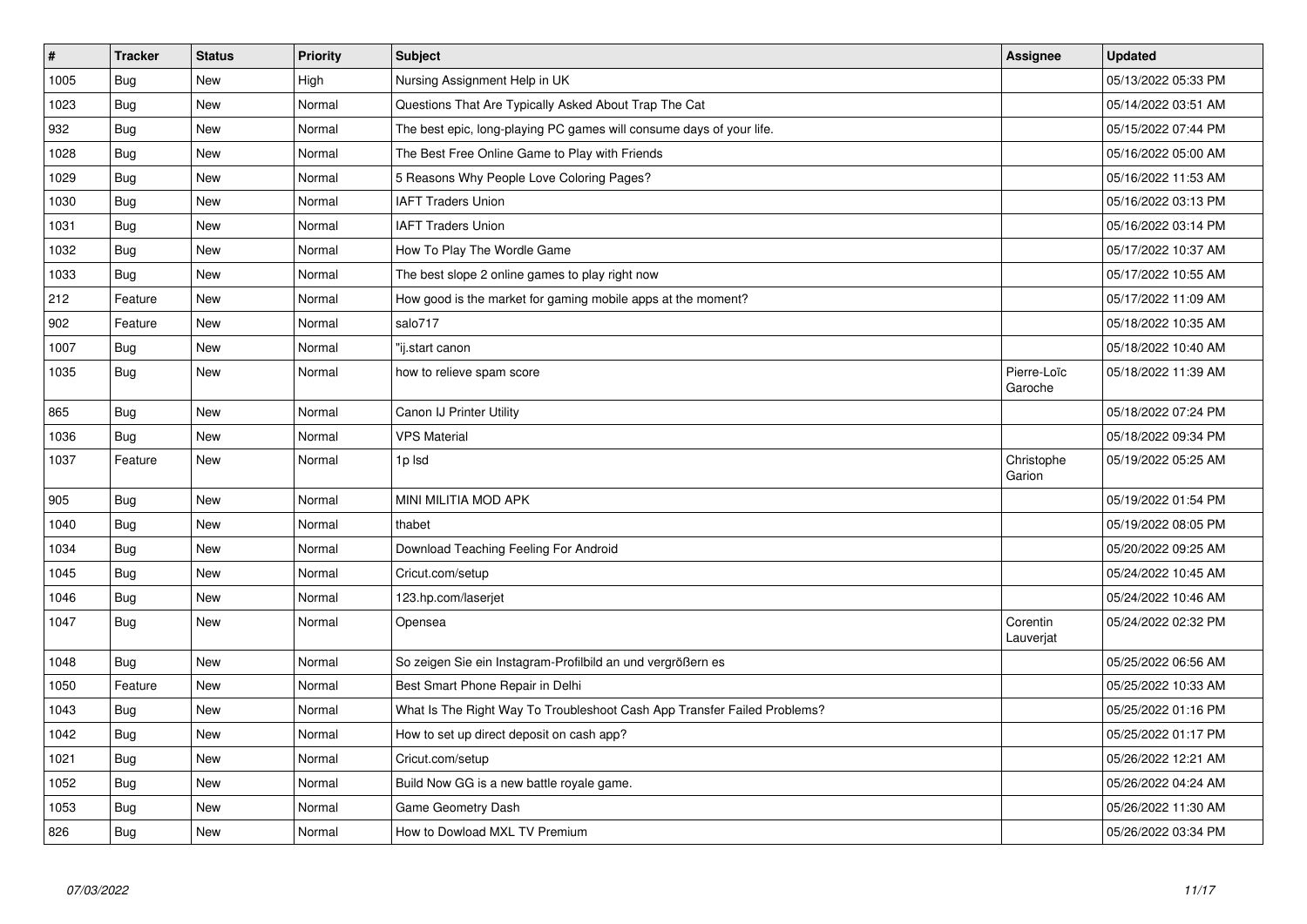| $\sharp$ | <b>Tracker</b> | <b>Status</b> | <b>Priority</b> | <b>Subject</b>                                               | <b>Assignee</b>        | <b>Updated</b>      |
|----------|----------------|---------------|-----------------|--------------------------------------------------------------|------------------------|---------------------|
| 1054     | <b>Bug</b>     | New           | Normal          | Apkmodule                                                    | Pierre-Loïc<br>Garoche | 05/26/2022 03:37 PM |
| 1044     | Bug            | New           | Normal          | Can I Disapprove If Random Person Sent Me Money On Cash App? |                        | 05/26/2022 03:51 PM |
| 1039     | <b>Bug</b>     | New           | Normal          | How to Get Tickmill Bonuses for Free                         |                        | 05/26/2022 05:43 PM |
| 1049     | Feature        | New           | Normal          | IT Software Company In Delhi                                 |                        | 05/27/2022 05:24 AM |
| 1038     | Bug            | New           | Normal          | How to Fix Canon Printer Offline ISsue                       | Pierre-Loïc<br>Garoche | 05/27/2022 05:25 AM |
| 1055     | <b>Bug</b>     | <b>New</b>    | Normal          | seo apk                                                      | Pierre-Loïc<br>Garoche | 05/27/2022 06:23 AM |
| 1041     | <b>Bug</b>     | <b>New</b>    | Normal          | Count words in Word on the computer                          |                        | 05/27/2022 02:16 PM |
| 1056     | Feature        | New           | Normal          | Online Class Issues                                          |                        | 05/28/2022 12:44 AM |
| 1058     | Bug            | New           | Normal          | Cricut.com/setup                                             |                        | 05/28/2022 08:28 AM |
| 1059     | Bug            | New           | Normal          | 123.hp.com/laserjet                                          |                        | 05/28/2022 08:29 AM |
| 1060     | Bug            | <b>New</b>    | Normal          | How to Use Panda Helper to Speed Up Your iOS                 |                        | 05/28/2022 09:12 AM |
| 1061     | Bug            | New           | Normal          | Cricut.com/setup                                             |                        | 05/28/2022 12:24 PM |
| 1062     | Bug            | New           | Normal          | Cricut.com/setup                                             |                        | 05/28/2022 12:26 PM |
| 1063     | Bug            | New           | Normal          | 123.hp.com/laserjet                                          |                        | 05/28/2022 12:27 PM |
| 831      | Bug            | New           | Normal          | Build and shoot                                              |                        | 05/29/2022 04:47 PM |
| 894      | Feature        | New           | Normal          | Need phd dissertation help in UK                             |                        | 05/30/2022 12:29 PM |
| 1066     | Feature        | New           | High            | Using the default Routerlogin.net web address for setup      |                        | 05/31/2022 12:16 PM |
| 1067     | Bug            | <b>New</b>    | Normal          | Cricut.com/setup                                             |                        | 05/31/2022 12:19 PM |
| 1068     | Bug            | New           | Normal          | 123.hp.com/laserjet                                          |                        | 05/31/2022 12:22 PM |
| 454      | <b>Bug</b>     | <b>New</b>    | Normal          | Commercial Floor Cleaning Quincy MA                          |                        | 06/02/2022 05:59 PM |
| 441      | Bug            | New           | Normal          | Carpet Cleaning Watertown MA                                 |                        | 06/02/2022 06:00 PM |
| 1075     | Feature        | <b>New</b>    | Low             | Enjoy Free Services Of Toomics Mod APK For Android           |                        | 06/03/2022 10:00 AM |
| 1002     | Bug            | New           | Normal          | <b>Chemistry Assignment Help</b>                             |                        | 06/04/2022 09:58 AM |
| 1074     | <b>Bug</b>     | New           | Normal          | Dissertation writing help at economical rates!               | Christophe<br>Garion   | 06/06/2022 04:48 PM |
| 1065     | <b>Bug</b>     | <b>New</b>    | Normal          | The top foreign language training game in 2022               |                        | 06/07/2022 04:05 AM |
| 1057     | <b>Bug</b>     | New           | Normal          | <b>CCPlay Education Edition APK</b>                          |                        | 06/07/2022 04:07 AM |
| 912      | Bug            | New           | Normal          | <b>Cuphead Mobile Game Review</b>                            |                        | 06/09/2022 10:14 AM |
| 1070     | Feature        | New           | Normal          | <b>Tableau Consulting Expertise</b>                          |                        | 06/09/2022 11:50 AM |
| 1085     | Feature        | New           | Normal          | dcvghdcc asgdvgd dveduqwv ajdhvwd                            |                        | 06/09/2022 03:46 PM |
| 1086     | <b>Bug</b>     | New           | Immediate       | Composite Engineer                                           | Pierre-Loïc<br>Garoche | 06/10/2022 09:26 AM |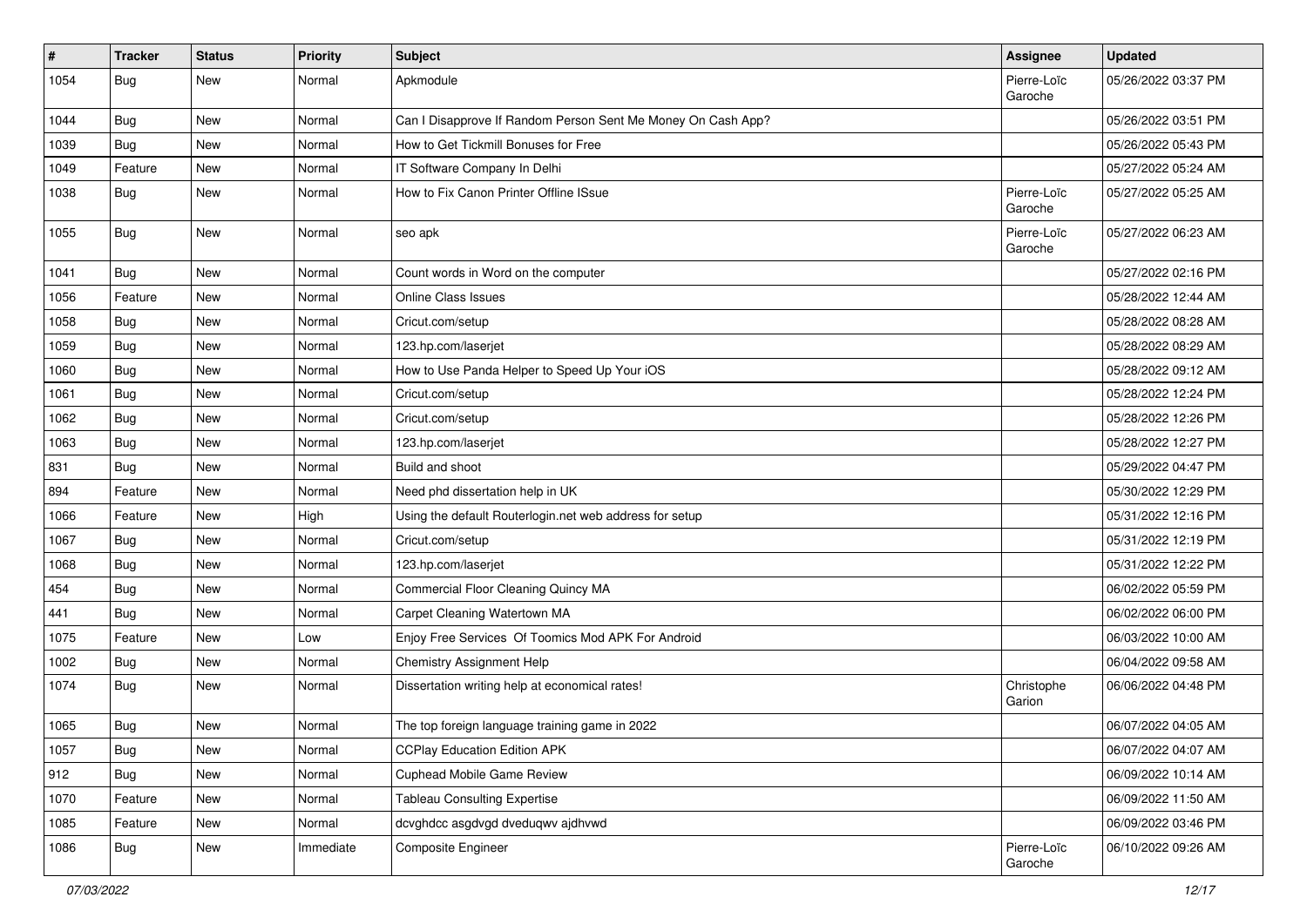| $\vert$ # | <b>Tracker</b> | <b>Status</b> | Priority | <b>Subject</b>                                                           | <b>Assignee</b>        | <b>Updated</b>      |
|-----------|----------------|---------------|----------|--------------------------------------------------------------------------|------------------------|---------------------|
| 1084      | <b>Bug</b>     | New           | Normal   | <b>Trippie Redd</b>                                                      |                        | 06/11/2022 09:05 AM |
| 1083      | <b>Bug</b>     | <b>New</b>    | Normal   | coin base review                                                         |                        | 06/11/2022 09:13 AM |
| 1076      | Bug            | New           | Normal   | DedicatedHosting4u                                                       |                        | 06/11/2022 09:15 AM |
| 1064      | Bug            | New           | Normal   | How to delete Cash App history?                                          | Pierre-Loïc<br>Garoche | 06/11/2022 10:29 AM |
| 1090      | Bug            | New           | Normal   | Pay Someone To Do My Assignment                                          |                        | 06/11/2022 03:15 PM |
| 1051      | <b>Bug</b>     | New           | Normal   | Dental Supplies USA                                                      |                        | 06/11/2022 09:20 PM |
| 1091      | Bug            | New           | Normal   | Find family fun indoors and outdoors in the Jungfrau Region              |                        | 06/14/2022 09:33 AM |
| 1093      | <b>Bug</b>     | New           | Normal   | Uniswap Exchange                                                         | Christophe<br>Garion   | 06/14/2022 11:55 AM |
| 1094      | <b>Bug</b>     | New           | Normal   | What time does direct deposit hit Cash App?                              |                        | 06/14/2022 03:27 PM |
| 925       | <b>Bug</b>     | New           | Normal   | tavor 7                                                                  |                        | 06/15/2022 03:45 AM |
| 1089      | Bug            | New           | Normal   | Pay Someone To Do My Assignment                                          |                        | 06/15/2022 04:44 AM |
| 1081      | Feature        | <b>New</b>    | Normal   | drift boss- the best driftitng game                                      |                        | 06/15/2022 05:56 AM |
| 1079      | <b>Bug</b>     | New           | Normal   | How to get cheap psychology assignment?                                  |                        | 06/15/2022 06:00 AM |
| 1082      | Bug            | <b>New</b>    | Normal   | Reset chime bank password without phone number                           |                        | 06/15/2022 11:56 AM |
| 1080      | Bug            | New           | Normal   | How to use Math Wallet   Nexo wallet   CoinTiger Exchange                |                        | 06/15/2022 11:56 AM |
| 1078      | Bug            | <b>New</b>    | Normal   | What Bank Is Cash App On Plaid? Find Clarity And Assistance              |                        | 06/15/2022 11:56 AM |
| 949       | Bug            | New           | Normal   | <b>Educational Games</b>                                                 |                        | 06/15/2022 09:11 PM |
| 918       | Bug            | New           | Normal   | Antivirus for IOS                                                        |                        | 06/16/2022 10:36 PM |
| 339       | Bug            | New           | Normal   | Upholstery Cleaning Services in Norfolk VA                               |                        | 06/17/2022 04:36 AM |
| 176       | Bug            | New           | Normal   | instant loan without documents                                           |                        | 06/18/2022 01:43 PM |
| 895       | <b>Bug</b>     | <b>New</b>    | Normal   | Cash App Scams                                                           |                        | 06/18/2022 02:36 PM |
| 860       | Bug            | New           | Normal   | pokemon guide                                                            | Pierre-Loïc<br>Garoche | 06/18/2022 08:18 PM |
| 1095      | Feature        | New           | High     | Want to Know the Best CV Makers in Dubai?                                |                        | 06/20/2022 06:29 AM |
| 1088      | Bug            | New           | Normal   | Health And Fitness Tips 2022                                             | Pierre-Loïc<br>Garoche | 06/20/2022 06:42 AM |
| 1092      | <b>Bug</b>     | New           | Normal   | Ellison Estate Vineyard                                                  |                        | 06/20/2022 12:03 PM |
| 1113      | <b>Bug</b>     | New           | Normal   | Press the button to control your car                                     |                        | 06/20/2022 12:09 PM |
| 1071      | Bug            | New           | Normal   | Cinema HD Review - Cinemahdv2.net                                        |                        | 06/21/2022 06:54 PM |
| 1072      | Bug            | New           | Normal   | ij.start canon                                                           |                        | 06/21/2022 06:56 PM |
| 249       | Bug            | New           | Normal   | Steps to Activate Cash App Card in Less then 2 Minutes - Get Information | Pierre-Loïc<br>Garoche | 06/21/2022 07:52 PM |
| 1121      | Bug            | New           | Normal   | LustreC do not run                                                       |                        | 06/22/2022 08:43 AM |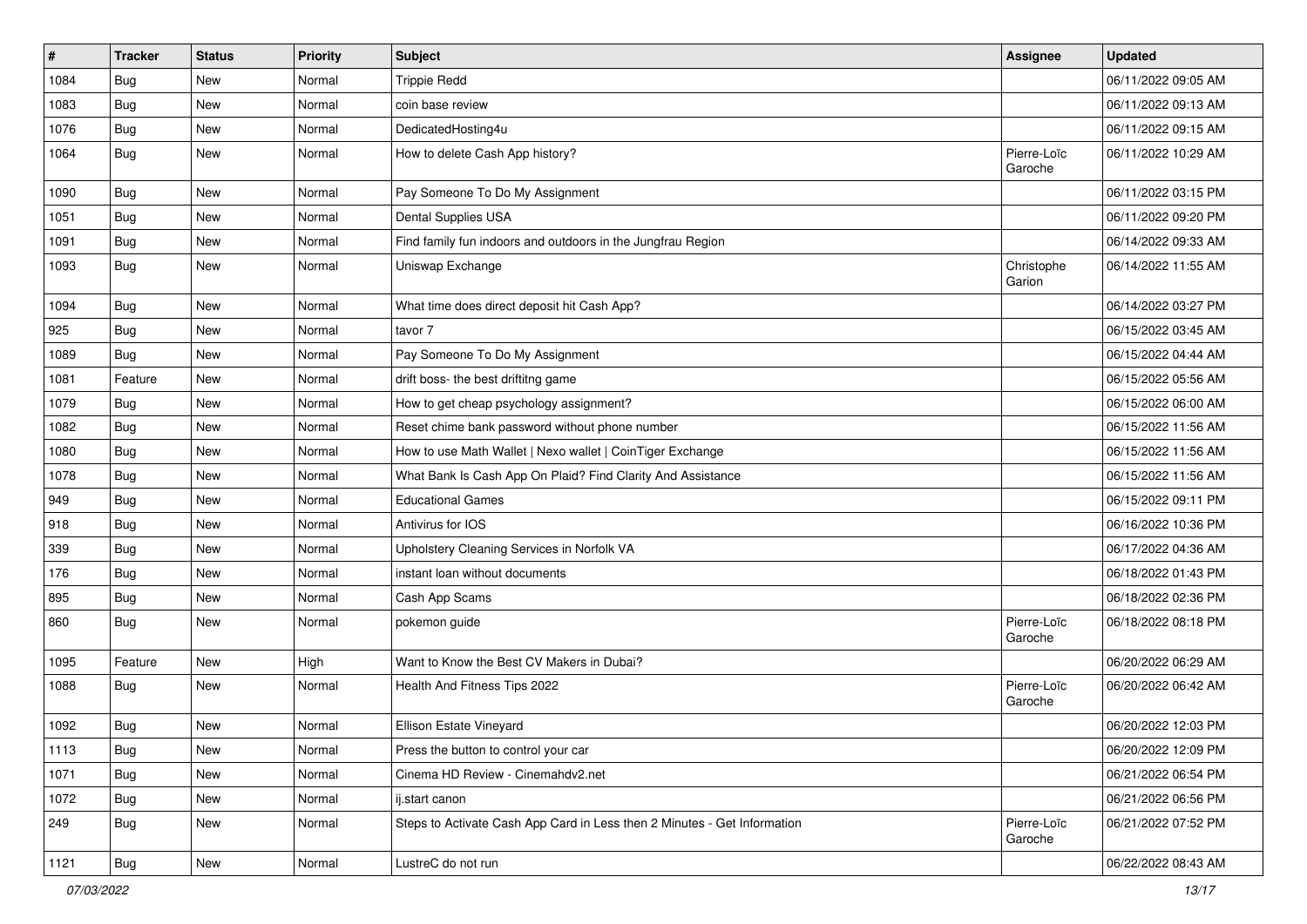| #    | <b>Tracker</b> | <b>Status</b> | <b>Priority</b> | <b>Subject</b>                                                                      | Assignee               | <b>Updated</b>      |
|------|----------------|---------------|-----------------|-------------------------------------------------------------------------------------|------------------------|---------------------|
| 926  | Bug            | New           | Normal          | tavor 7                                                                             |                        | 06/22/2022 05:08 PM |
| 1122 | Bug            | New           | Normal          | Count the number of words on the Microsoft Word application in the phone            |                        | 06/23/2022 04:19 AM |
| 933  | Bug            | New           | Normal          | How Can I Watch Movies on My Mobile Phone                                           |                        | 06/24/2022 12:55 AM |
| 1123 | Bug            | New           | Normal          | Where To Watch FIFA World Cup 2022                                                  |                        | 06/24/2022 03:51 AM |
| 1124 | Bug            | <b>New</b>    | Normal          | Cookie clicker unblocked                                                            |                        | 06/24/2022 05:14 AM |
| 736  | Bug            | New           | Normal          | I Want to Edit in My Website (transfer-factor.net) Unfortunately, Unable to Edit It |                        | 06/24/2022 07:32 AM |
| 1125 | Bug            | <b>New</b>    | Normal          | What is Wordscapes?                                                                 |                        | 06/24/2022 09:05 AM |
| 1126 | Bug            | New           | Normal          | 1PLSD                                                                               |                        | 06/25/2022 09:36 AM |
| 641  | Bug            | New           | Normal          | Get Best Economics Dissertation Writing Service                                     |                        | 06/25/2022 10:04 AM |
| 1027 | Bug            | <b>New</b>    | Normal          | Word hurdle: Viral and Fun Online Game                                              |                        | 06/25/2022 06:13 PM |
| 1026 | Bug            | New           | Normal          | New Puzzle Game for All Age - Dordle                                                |                        | 06/25/2022 06:17 PM |
| 1025 | Bug            | New           | Normal          | how to change the logo in wordpress                                                 |                        | 06/25/2022 06:20 PM |
| 1024 | Bug            | <b>New</b>    | Normal          | How to choose the right broker                                                      |                        | 06/25/2022 06:23 PM |
| 731  | Bug            | New           | Normal          | Avail Of Cash App Customer Service If Unable To Down Cash App Mobile App?           |                        | 06/25/2022 08:36 PM |
| 979  | Bug            | <b>New</b>    | Normal          | Free Gas Cards for the Unemployed                                                   |                        | 06/25/2022 09:02 PM |
| 1103 | Bug            | New           | Normal          | Idle game fix bug                                                                   |                        | 06/25/2022 09:08 PM |
| 1106 | Bug            | New           | Normal          | How Do I Get Cash App ++ Without Confronting Any Technical Glitches?                |                        | 06/25/2022 09:53 PM |
| 956  | Bug            | New           | Normal          | <b>FNF Free Mods Online</b>                                                         |                        | 06/25/2022 09:59 PM |
| 955  | Bug            | New           | Normal          | How Long Does Verification Take On Cash App If You Apply For The Verification?      | Christophe<br>Garion   | 06/25/2022 10:50 PM |
| 742  | Bug            | <b>New</b>    | Normal          | How Long Does Cash App Support Take To Respond For A Better Support?                |                        | 06/25/2022 11:00 PM |
| 227  | Bug            | <b>New</b>    | Normal          | Cash App Help & Solutions - Here You Will Get Better Assistance                     |                        | 06/25/2022 11:21 PM |
| 954  | Bug            | <b>New</b>    | Normal          | AZ Screen Recorder Mod                                                              |                        | 06/25/2022 11:24 PM |
| 968  | Feature        | New           | Normal          | watch nfl online free live streaming                                                |                        | 06/25/2022 11:52 PM |
| 630  | Bug            | New           | Normal          | How Can I Load Cash App Card at Walmart straight away?                              |                        | 06/26/2022 12:04 AM |
| 931  | Feature        | New           | High            | Situs Judi Slot Online apel888                                                      | Pierre-Loïc<br>Garoche | 06/26/2022 01:07 AM |
| 994  | Feature        | <b>New</b>    | Normal          | Cricut.com/setup                                                                    |                        | 06/26/2022 02:00 AM |
| 741  | Bug            | New           | Normal          | <b>Blockchain Technology Solutions</b>                                              |                        | 06/26/2022 02:19 AM |
| 935  | Bug            | New           | Normal          | MovieBox Pro Apk - Watch Movies and TV Shows on Your Android Phone                  |                        | 06/26/2022 04:11 AM |
| 829  | Bug            | New           | Normal          | Write My Dissertation For Me UK                                                     | Pierre-Loïc<br>Garoche | 06/26/2022 04:13 AM |
| 310  | Bug            | New           | Normal          | Mattress Cleaning Services in Virginia Beach VA                                     |                        | 06/26/2022 04:33 AM |
| 950  | <b>Bug</b>     | New           | Normal          | ij.start canon                                                                      |                        | 06/26/2022 04:35 AM |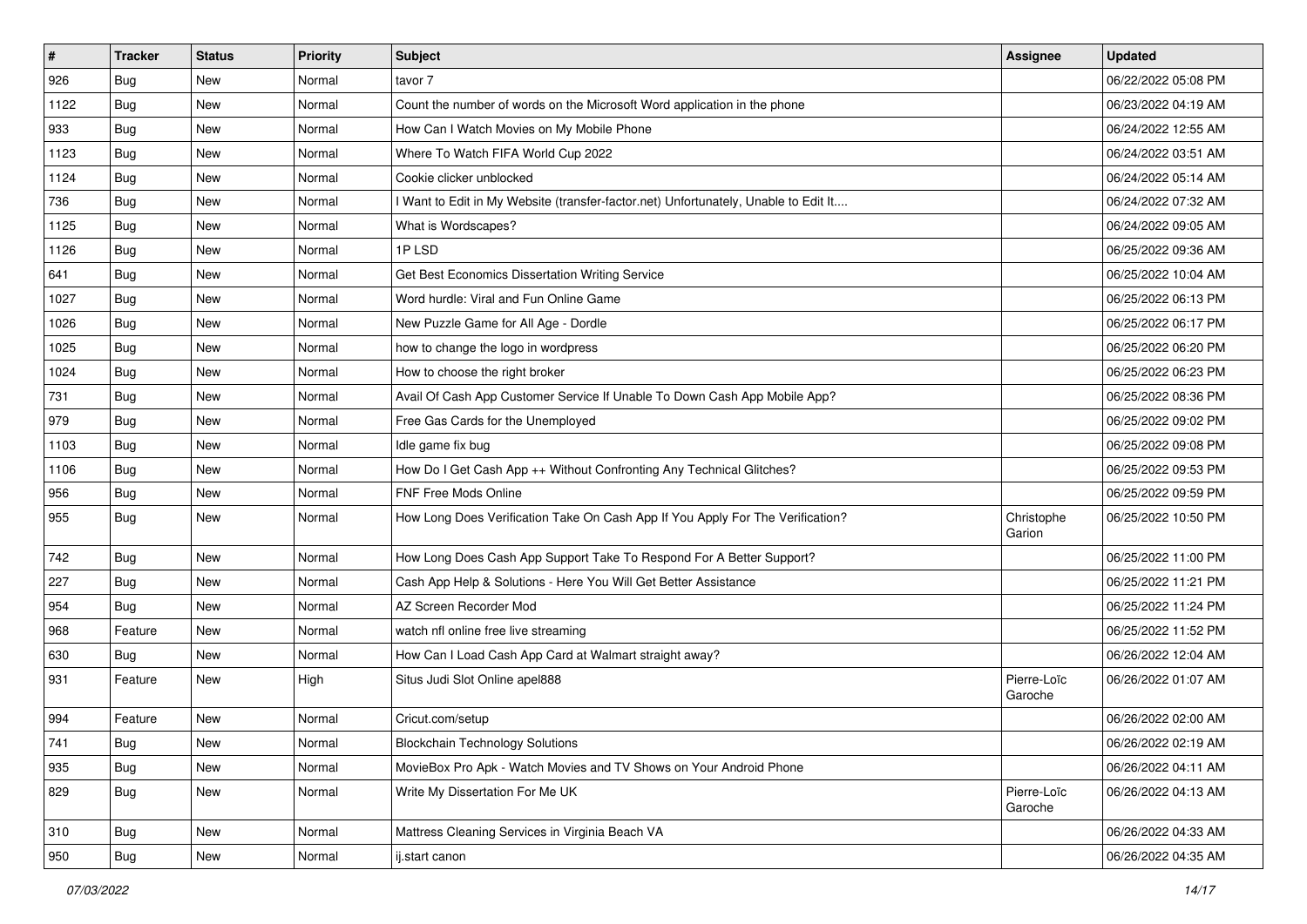| $\pmb{\sharp}$ | <b>Tracker</b> | <b>Status</b> | <b>Priority</b> | <b>Subject</b>                                                        | Assignee               | <b>Updated</b>      |
|----------------|----------------|---------------|-----------------|-----------------------------------------------------------------------|------------------------|---------------------|
| 946            | Bug            | New           | Normal          | What is Plex and Is Plex Legal?                                       |                        | 06/26/2022 05:23 AM |
| 198            | Bug            | <b>New</b>    | Normal          | DR. RECKEWEG R42 (HAEMOVENIN) (22ML)                                  |                        | 06/26/2022 05:31 AM |
| 990            | Bug            | New           | Normal          | Mushrooms                                                             |                        | 06/26/2022 05:41 AM |
| 977            | <b>Bug</b>     | <b>New</b>    | Normal          | Fans of the Old Country will like this book.                          |                        | 06/26/2022 05:54 AM |
| 728            | Bug            | <b>New</b>    | Normal          | Will Cash App refund money if scammed? Hitches With Optimum Ease      |                        | 06/26/2022 06:15 AM |
| 960            | Feature        | New           | Normal          | Zooming Instagram Picture In Full HD                                  | Pierre-Loïc<br>Garoche | 06/26/2022 07:18 AM |
| 964            | <b>Bug</b>     | <b>New</b>    | Normal          | Can I Fix Cash App Transfer Failed Issues By Adding Sufficient Funds? |                        | 06/26/2022 07:21 AM |
| 1102           | <b>Bug</b>     | <b>New</b>    | Normal          | Charlottesville Travel Guide?                                         |                        | 06/26/2022 07:44 AM |
| 963            | Feature        | New           | Normal          | Why I am not getting cool cash app card designs- call experts         |                        | 06/26/2022 07:52 AM |
| 874            | Bug            | New           | Normal          | Cómo descargar Minecraft Apk                                          |                        | 06/26/2022 08:01 AM |
| 747            | Bug            | <b>New</b>    | Normal          | How to Install Tyflex Plus on Your Android Device                     |                        | 06/26/2022 08:16 AM |
| 984            | <b>Bug</b>     | <b>New</b>    | Normal          | How to disable, permanently delete Twitter account on phone, PC       |                        | 06/26/2022 08:28 AM |
| 958            | <b>Bug</b>     | <b>New</b>    | Normal          | Avail Cash app support service to know Sutton bank cash app number    |                        | 06/26/2022 08:46 AM |
| 1109           | Feature        | <b>New</b>    | Normal          | Six Guns Mod Apk Answers Your Questions                               | Christophe<br>Garion   | 06/26/2022 09:12 AM |
| 706            | Bug            | <b>New</b>    | Normal          | How Can You Cancel A Cash App Payment Without Any Prior Information?  |                        | 06/26/2022 09:13 AM |
| 989            | Bug            | New           | Normal          | Barewoods Wax Cigar                                                   |                        | 06/26/2022 09:19 AM |
| 993            | Bug            | New           | Normal          | IO Games Free Online                                                  |                        | 06/26/2022 09:41 AM |
| 967            | Feature        | <b>New</b>    | Normal          | stream live nfl games free online                                     |                        | 06/26/2022 10:09 AM |
| 952            | <b>Bug</b>     | New           | Normal          | Canon IJ Network Tool                                                 |                        | 06/26/2022 10:35 AM |
| 698            | Feature        | New           | Normal          | Connect with cash app representative to ask about cash app flip scam  |                        | 06/26/2022 11:24 AM |
| 1120           | <b>Bug</b>     | New           | Normal          | Summary of 5 best coloring apps on phones                             |                        | 06/26/2022 11:32 AM |
| 941            | <b>Bug</b>     | New           | Normal          | is Disney Now and Disney Plus different?                              |                        | 06/26/2022 12:10 PM |
| 749            | <b>Bug</b>     | New           | Normal          | The Best Bubble Shooter Game for Android                              |                        | 06/26/2022 12:12 PM |
| 144            | Bug            | <b>New</b>    | Normal          | curly bob lace front wigs                                             |                        | 06/26/2022 01:44 PM |
| 768            | Bug            | New           | Normal          | Where can you buy best jackets online?                                |                        | 06/26/2022 01:50 PM |
| 754            | Bug            | New           | Normal          | Cómo descargar tonos gratis de teléfono celular                       |                        | 06/26/2022 01:56 PM |
| 961            | Bug            | New           | Normal          | TeaTv is an Android                                                   |                        | 06/26/2022 02:02 PM |
| 732            | Bug            | New           | Normal          | Get rectifications steps about why cash app transfer failed           |                        | 06/26/2022 03:28 PM |
| 631            | <b>Bug</b>     | <b>New</b>    | Normal          | How Can I Load Cash App Card at Walmart straight away?                |                        | 06/26/2022 04:07 PM |
| 1097           | Bug            | New           | Normal          | Race and experience new life.                                         |                        | 06/26/2022 04:22 PM |
| 750            | <b>Bug</b>     | New           | Normal          | Create a Report Template                                              |                        | 06/26/2022 04:27 PM |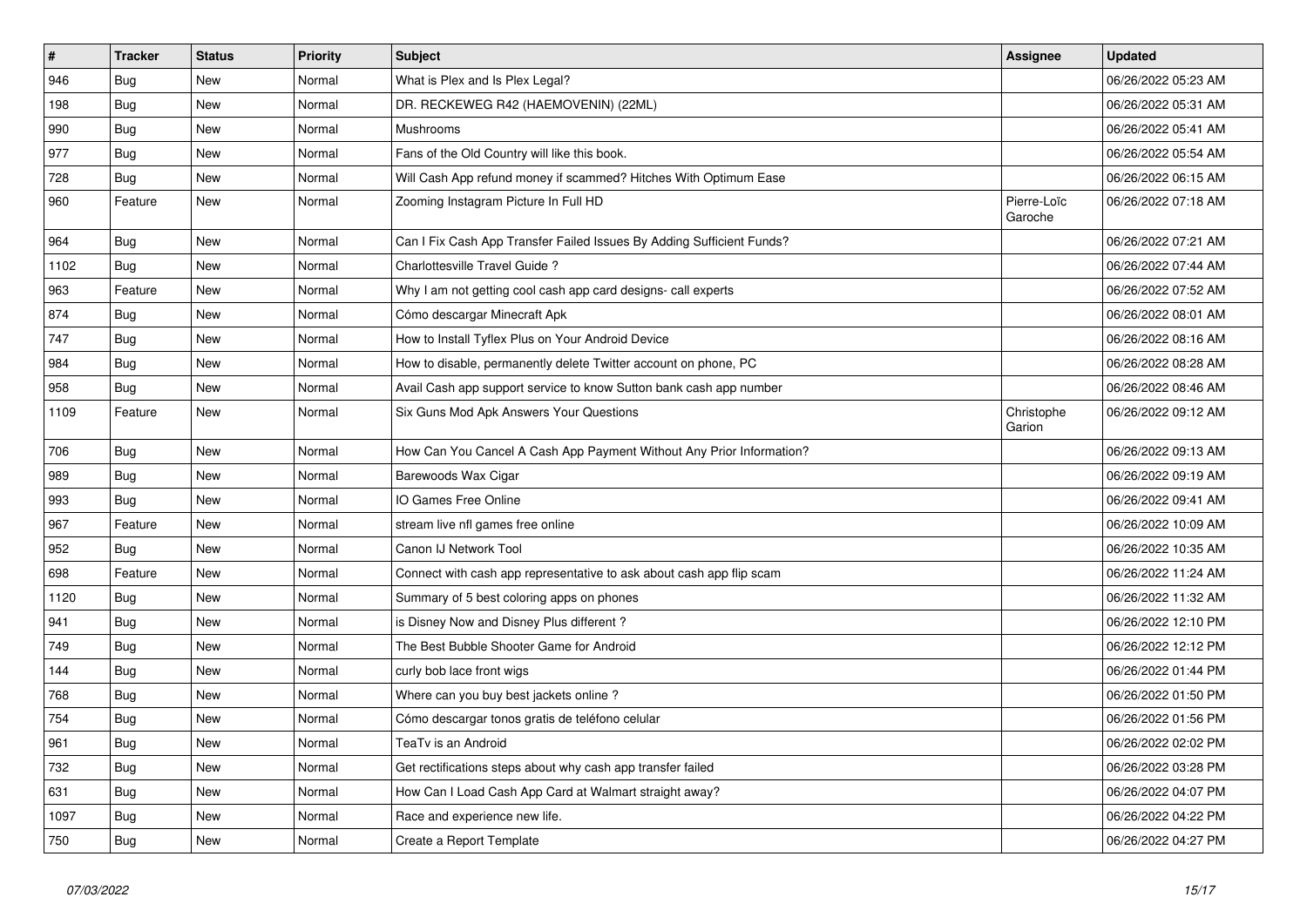| $\vert$ # | <b>Tracker</b> | <b>Status</b> | <b>Priority</b> | <b>Subject</b>                                                             | Assignee               | <b>Updated</b>      |
|-----------|----------------|---------------|-----------------|----------------------------------------------------------------------------|------------------------|---------------------|
| 580       | Bug            | <b>New</b>    | High            | What is Narrative Essay?                                                   | Christophe<br>Garion   | 06/26/2022 04:49 PM |
| 940       | Bug            | <b>New</b>    | Normal          | What is Plex and Is Plex Legal?                                            |                        | 06/26/2022 04:50 PM |
| 535       | Bug            | <b>New</b>    | Normal          | Getting Tangled Problems When You Try To Apply For Cash App Delete Account | Christophe<br>Garion   | 06/26/2022 04:51 PM |
| 220       | Feature        | <b>New</b>    | Normal          | essay writing services                                                     |                        | 06/26/2022 04:55 PM |
| 1098      | Bug            | <b>New</b>    | Normal          | Life of a Fisherman                                                        |                        | 06/26/2022 05:16 PM |
| 974       | Bug            | <b>New</b>    | Normal          | Watch NCAA Football Live Streaming Free                                    |                        | 06/26/2022 05:33 PM |
| 152       | Bug            | <b>New</b>    | High            | professional bridal makeup artist                                          | Christophe<br>Garion   | 06/26/2022 05:44 PM |
| 730       | Bug            | <b>New</b>    | Normal          | Canon IJ Network Tool                                                      |                        | 06/26/2022 05:51 PM |
| 203       | Bug            | <b>New</b>    | Low             | Airport Taxi Guildford                                                     | Anonymous              | 06/26/2022 06:03 PM |
| 1096      | Bug            | <b>New</b>    | Normal          | Race and experience new life.                                              |                        | 06/26/2022 06:07 PM |
| 825       | Bug            | <b>New</b>    | Normal          | Lucky Patcher Download                                                     |                        | 06/26/2022 06:09 PM |
| 585       | <b>Bug</b>     | <b>New</b>    | Normal          | What is cash app help number?                                              |                        | 06/26/2022 06:21 PM |
| 1108      | <b>Bug</b>     | <b>New</b>    | Normal          | Six Guns Mod Apk Answers Your Questions                                    |                        | 06/26/2022 06:26 PM |
| 795       | Bug            | <b>New</b>    | Normal          | Drift Boss - Exciting Race                                                 |                        | 06/26/2022 06:32 PM |
| 752       | Bug            | <b>New</b>    | Normal          | Plagerism checker                                                          |                        | 06/26/2022 06:33 PM |
| 1104      | Bug            | <b>New</b>    | Normal          | Idle game fix bug                                                          |                        | 06/26/2022 06:52 PM |
| 970       | <b>Bug</b>     | <b>New</b>    | Normal          | The Amount Of Time Does Cash App Direct Deposit Time Take?                 |                        | 06/26/2022 07:32 PM |
| 302       | Bug            | <b>New</b>    | Normal          | Auto Electrical Repair Services in Norcross GA                             |                        | 06/26/2022 07:49 PM |
| 938       | Bug            | <b>New</b>    | Normal          | Would you like to have your own ringtone                                   | Christophe<br>Garion   | 06/26/2022 09:54 PM |
| 962       | Bug            | <b>New</b>    | Normal          | Kostenlose Hörbücher                                                       |                        | 06/26/2022 10:45 PM |
| 748       | Bug            | <b>New</b>    | Normal          | Il y a quelques façons d'obtenir des sonneries gratuites pour votre iPhone |                        | 06/26/2022 11:24 PM |
| 992       | Bug            | <b>New</b>    | Normal          | So vergrößern Sie Ihr Instagram-Profilbild                                 |                        | 06/26/2022 11:29 PM |
| 998       | Bug            | <b>New</b>    | Normal          | Is It Hard to Solve Wordle An                                              |                        | 06/27/2022 12:24 AM |
| 758       | <b>Bug</b>     | <b>New</b>    | Normal          | How Do I Study Consistently For Hours?                                     |                        | 06/27/2022 12:49 AM |
| 154       | Bug            | <b>New</b>    | Normal          | fdgyyrut gyrtrw                                                            |                        | 06/27/2022 01:21 AM |
| 1001      | <b>Bug</b>     | New           | Normal          | Venmo Keep Saying Error?                                                   |                        | 06/27/2022 02:20 AM |
| 1112      | Bug            | New           | Normal          | What Cash App Policy Says If Random Person Sent Me Money On Cash App?      |                        | 06/27/2022 02:39 AM |
| 468       | Bug            | New           | Normal          | Floor Cleaning Westchester MA                                              |                        | 06/27/2022 02:41 AM |
| 966       | <b>Bug</b>     | New           | Normal          | How to Download the Filmes                                                 |                        | 06/27/2022 03:25 AM |
| 823       | Feature        | New           | Normal          | How much does Disney Plus cost?                                            | Pierre-Loïc<br>Garoche | 06/27/2022 04:05 AM |